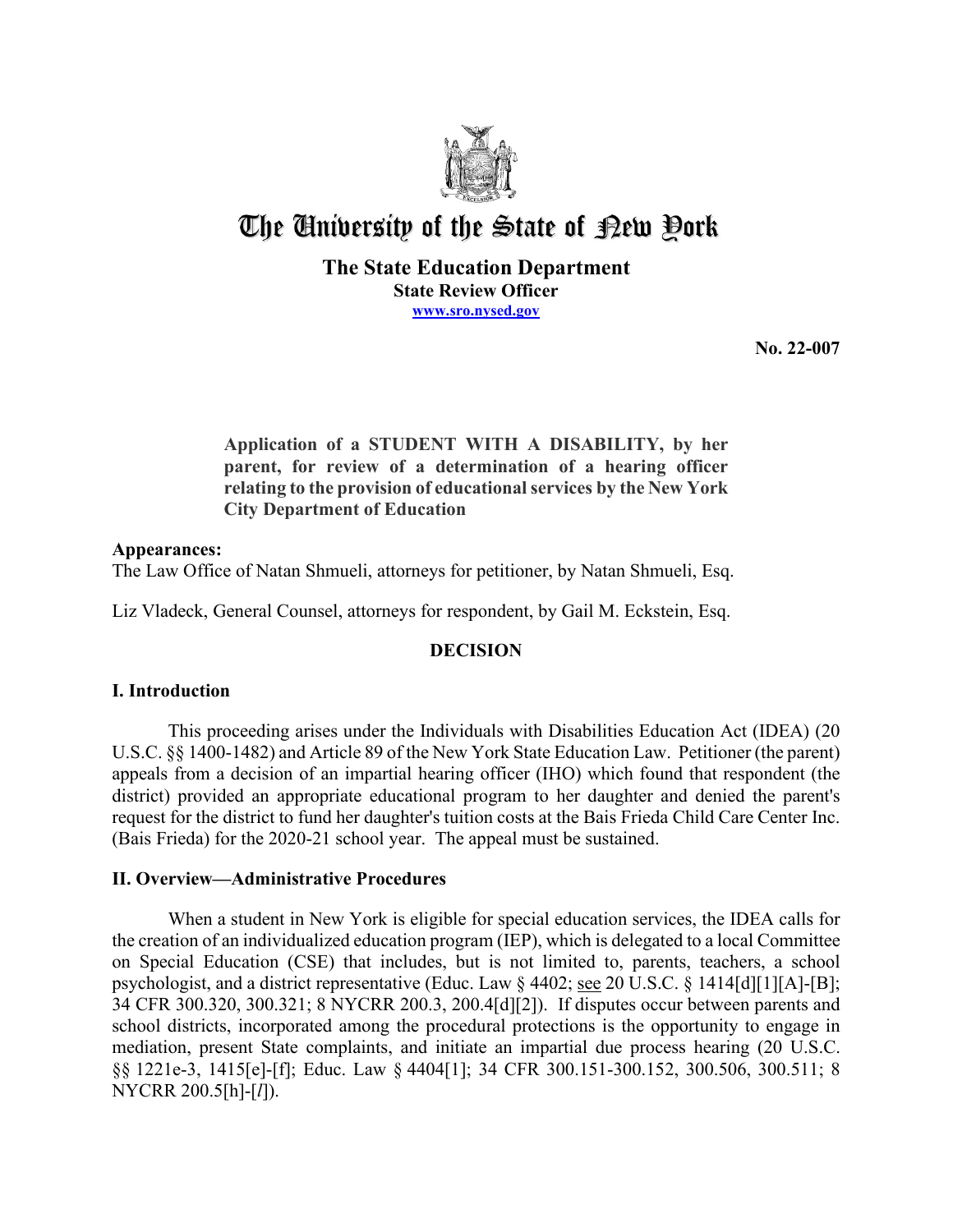disputed matters between parents and school districts regarding "any matter relating to the 300.507[a][1]). First, after an opportunity to engage in a resolution process, the parties appear at NYCRR 200.5[j]). An IHO typically conducts a trial-type hearing regarding the matters in dispute process (34 CFR 300.510[b][2], [c], 300.515[a]; 8 NYCRR 200.5[j][5]). A party may seek a IHO is binding upon both parties unless appealed (Educ. Law § 4404[1]). New York State has implemented a two-tiered system of administrative review to address identification, evaluation or educational placement of a student with a disability, or a student suspected of having a disability, or the provision of a free appropriate public education to such student" (8 NYCRR 200.5[i][1]; see 20 U.S.C. § 1415[b][6]-[7]; 34 CFR 300.503[a][1]-[2], an impartial hearing conducted at the local level before an IHO (Educ. Law § 4404[1][a]; 8 in which the parties have the right to be accompanied and advised by counsel and certain other individuals with special knowledge or training; present evidence and confront, cross-examine, and compel the attendance of witnesses; prohibit the introduction of any evidence at the hearing that has not been disclosed five business days before the hearing; and obtain a verbatim record of the proceeding (20 U.S.C. § 1415[f][2][A], [h][1]-[3]; 34 CFR 300.512[a][1]-[4]; 8 NYCRR 200.5[j][3][v], [vii], [xii]). The IHO must render and transmit a final written decision in the matter to the parties not later than 45 days after the expiration period or adjusted period for the resolution specific extension of time of the 45-day timeline, which the IHO may grant in accordance with State and federal regulations (34 CFR 300.515[c]; 8 NYCRR 200.5[j][5]). The decision of the

Officer (SRO) (Educ. Law § 4404[2]; <u>see</u> 20 U.S.C. § 1415[g][1]; 34 CFR 300.514[b][1]; 8 NYCRR 200.5[k]). The appealing party or parties must identify the findings, conclusions, and 300.514[b][2]; 8 NYCRR 279.12[a]). The SRO must ensure that a final decision is reached in the review and that a copy of the decision is mailed to each of the parties not later than 30 days after A party aggrieved by the decision of an IHO may subsequently appeal to a State Review orders of the IHO with which they disagree and indicate the relief that they would like the SRO to grant (8 NYCRR 279.4). The opposing party is entitled to respond to an appeal or cross-appeal in an answer (8 NYCRR 279.5). The SRO conducts an impartial review of the IHO's findings, conclusions, and decision and is required to examine the entire hearing record; ensure that the procedures at the hearing were consistent with the requirements of due process; seek additional evidence if necessary; and render an independent decision based upon the hearing record (34 CFR the receipt of a request for a review, except that a party may seek a specific extension of time of the 30-day timeline, which the SRO may grant in accordance with State and federal regulations (34 CFR 300.515[b], [c]; 8 NYCRR 200.5[k][2]).

## **III. Facts and Procedural History**

 The student presents with delays in her cognition; receptive, expressive, and pragmatic language skills; social/emotional development; academic skills; ability to attend; and fine and gross motor skills (Parent Ex. 2 at pp. [1](#page-1-0)-6; Dist. Ex. 2).<sup>1</sup> She has been diagnosed as having an services through the Early Intervention Program (Dist. Ex. 2 at pp. 1, 6). In May 2018, the student autism spectrum disorder and also a "brain injury" (Parent Ex. 2 at pp. 4, 6; Dist. Exs. 2 at p. 1; 3 at pp. 1, 4, 6). Due to developmental delays, the student received special instruction and related

<span id="page-1-0"></span><sup>&</sup>lt;sup>1</sup> The hearing record contains two copies of the May 2020 IEP (compare Parent Exs. 2, with Dist. Ex. 3). For purposes of this decision, only the parent exhibit is cited.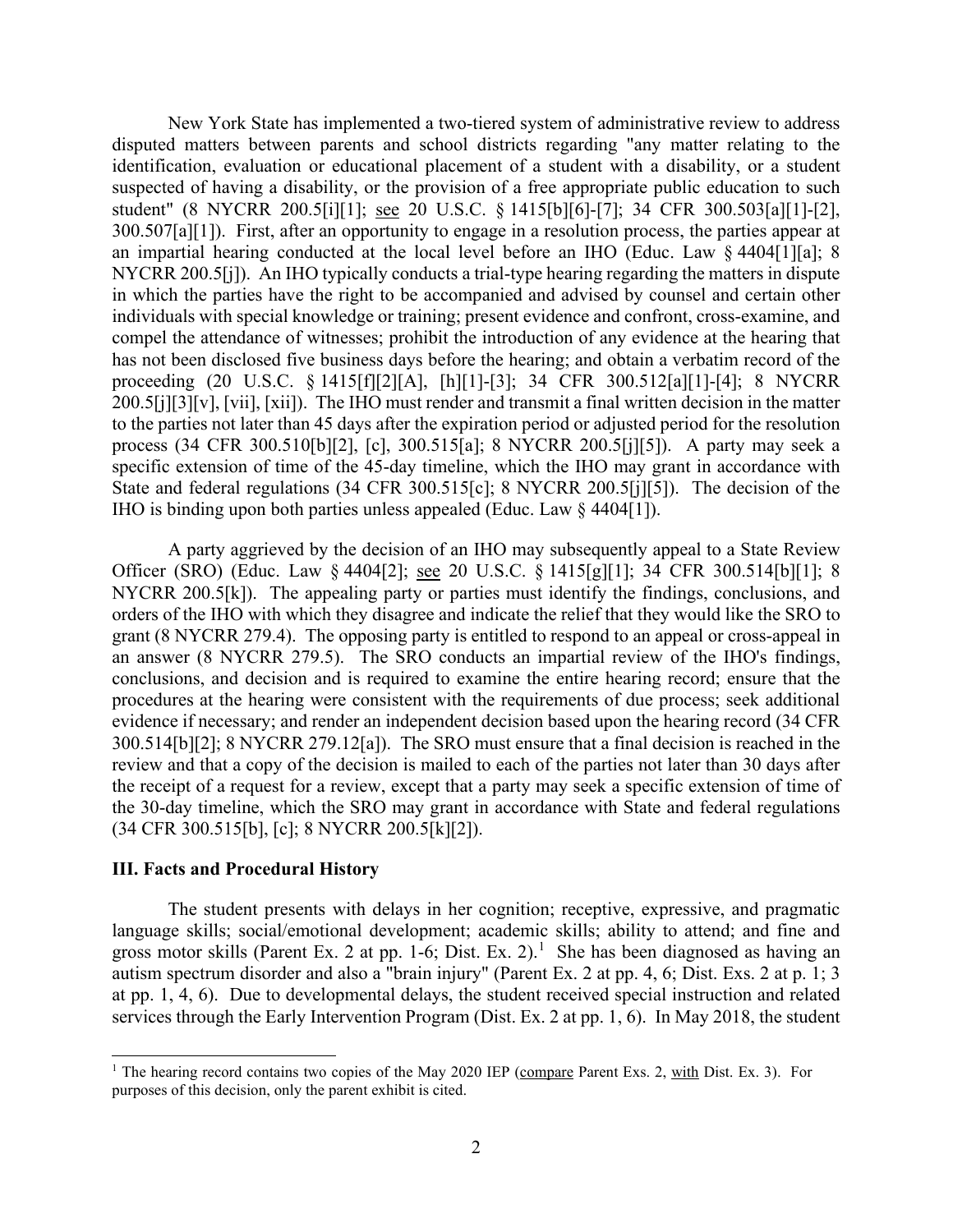Preschool Education (CPSE) (see Dist. Ex. 2 at pp. 1, 2). In June 2018, the CPSE found the student for the 2018-19 school year (see Parent Ex. 3 at pp. 3-4). The parent unilaterally placed the student at Bais Frieda for preschool for the 2018-19 and 2019-20 school years and sought district funding proceeding) (id. at p. 4; see Parent Ex. [2](#page-2-0) at p. 1).<sup>2</sup> was evaluated to determine her eligibility for special education through the Committee on eligible for special education as a preschool student with a disability and made recommendations for the costs of the student's tuition, which was the subject of a prior impartial hearing (prior

 school and receive the following related services: one 30-minute session weekly of individual physical therapy (PT), two 30-minute sessions weekly of individual speech-language therapy, one On May 4, 2020, a CSE convened and, finding the student eligible to receive special education and related services as a student with autism, recommended the student attend a 12:1+1 special class for English language arts (ELA), math, social studies, and sciences in a community counseling, one 30-minute session weekly of counseling in a small group, three 30-minute sessions weekly of individual occupational therapy (OT), two 30-minute sessions weekly of individual 30-minute session weekly of speech-language therapy in a small group, and four 60-minute sessions of parent counseling and training per year (Parent Ex. 2 at pp. 1, 16-17, 21).<sup>[3](#page-2-1)</sup>

 functional behavioral assessment (FBA) and a behavioral intervention plan (BIP), and a May 2020 parent report (id. at p. 1). In a prior written notice to the parent dated May 5, 2020, the district summarized the May 2020 CSE's recommendations for the student for the 2020-21 school year (Dist. Ex. 4). In addition, the May 2020 prior written notice listed the following evaluations, assessments, records, or reports relied on by the May 2020 CSE: a May 2020 OT progress report, a May 2020 PT progress report, a review of the student's portfolio, a May 2020 applied behavior analysis (ABA) report with a

 "proper or adequate placement" for the student and that, therefore, she was enrolling the student By letter dated June 1, 2020, the parent notified the district that she had not yet received a in Bais Freida for the 2020-21 school year and intended to seek district funding for the student's placement (Parent Ex. 8 at p. 2).<sup>[4,](#page-2-2) [5](#page-2-3)</sup>

In a subsequent prior written notice/school location letter dated June 11, 2020, the district identified the particular school site to which the student had been assigned to attend for the 2020- 21 school year (Dist. Ex. 5).

<span id="page-2-0"></span><sup>&</sup>lt;sup>2</sup> On December 12, 2020, an IHO found that the district failed to offer the student a FAPE for the 2018-19 and 2019-20 school years and ordered the district to fund the costs of the student's attendance at Bais Frieda for both school years (Parent Ex. 3 at pp. 15-16).

<span id="page-2-1"></span><sup>&</sup>lt;sup>3</sup> The student's eligibility for special education as a student with autism is not in dispute (see 34 CFR 300.8[c][1]; 8 NYCRR 200.1[zz][1]).

<span id="page-2-2"></span><sup>4</sup> Bais Freida has not been approved by the Commissioner of Education as a school with which districts may contract to instruct students with disabilities (see 8 NYCRR 200.1[d], 200.7).

<span id="page-2-3"></span> a transmittal date of June 17, 2020 (Parent Ex. 8). <sup>5</sup> Although the letter is dated June 1, 2020, the document is accompanied by a facsimile cover sheet that reflects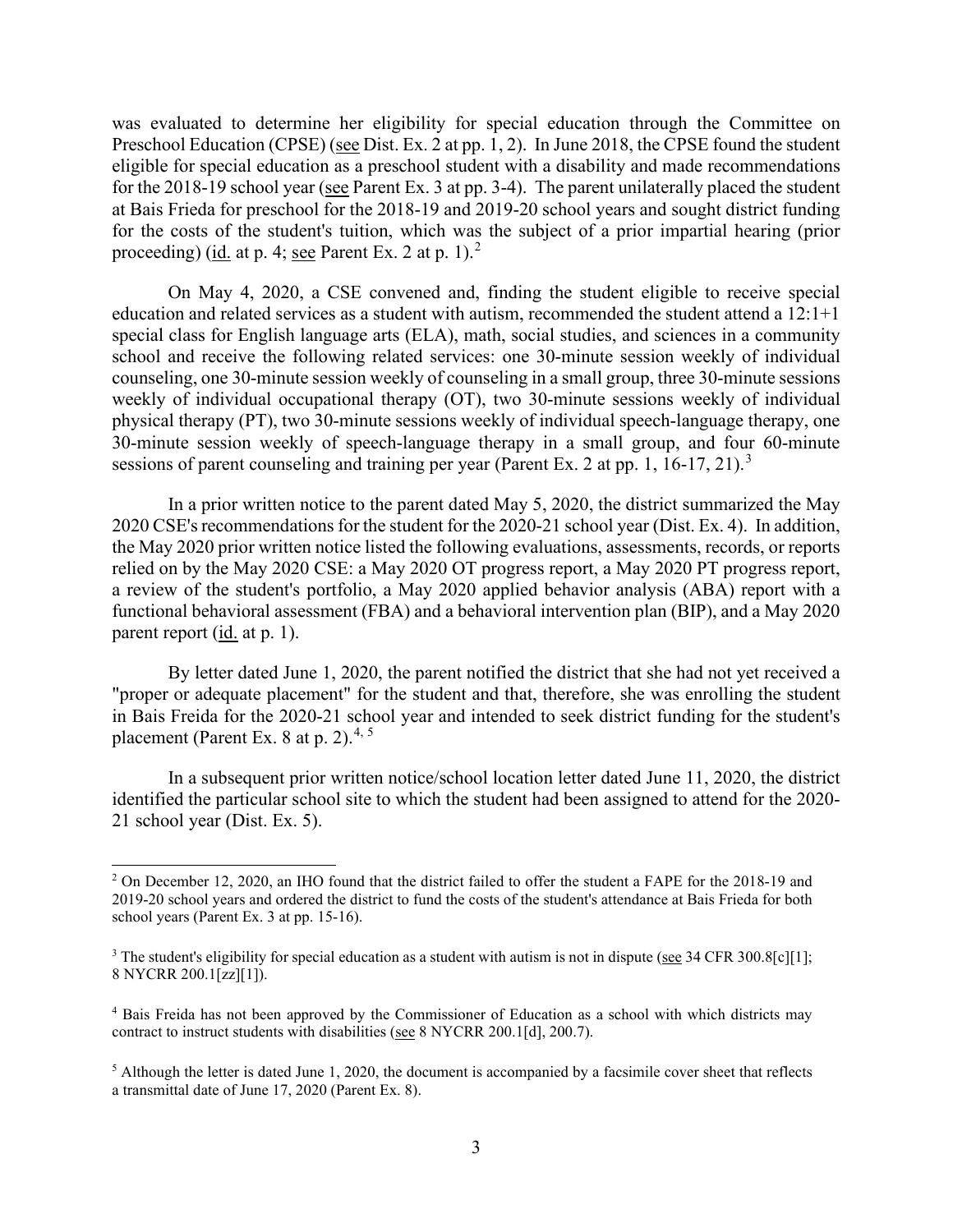The parent executed a contract to enroll the student at Bais Freida for the 2020-21 school year on June 29, 2020 (Parent Ex. 4 at pp. 1-3).

 By letter dated September 15, 2020, the parent notified the district that she was rejecting the district's assigned school and intended to continue the student's enrollment at Bais Freida and would seek district funding for the costs of the student's tuition (Parent Ex. 9).<sup>6</sup>

## **A. Due Process Complaint Notice**

school year (Parent Ex. 1).<sup>[7](#page-3-1)</sup> The parent summarized the recommendations of the May 2020 CSE, and eloping), and a need for 12-month services to avoid regression (id. at pp. 1-2). The parent wear a mask all day, related services would be held in a group room which would be distracting to In an amended due process complaint notice, dated July 7, 2021, the parent alleged that the district failed to offer the student a free appropriate public education (FAPE) for the 2020-21 the progress the student made at Bais Frieda during the school years (2018-19 and 2019-20) leading up to the relevant timeframe, as well as the student's needs, including in the areas of attention, articulation, and behavior (noting that the student's behaviors included tantrums, crying, alleged that the student required a full-time 12-month school year program in a 12:1+1 special class placement for the 2020-21 school year (id. at p. 2). The parent also contended that the assigned public school site was not appropriate for the student since the student would have to the student, bathrooms were not located in the classroom which would pose a safety risk given the student's tendency to elope, and, if remote instruction became necessary, delivery of three hours of instruction per day would be insufficient (id.).

 The parent alleged that the student attended a 12-month program in a 12:1+1 special class at Bais Frieda for the 2020-21 school year, which was appropriate to meet her needs (Parent Ex. 1 Frieda for the 2020-21 school year (*id.* at pp. 1-2). The parents also requested a finding that the put placement during the pendency of the proceedings (*id.* at p. 3). at p. 2). For relief, the parent sought district funding of the costs of the student's tuition at Bais program and services that the student was receiving at Bais Frieda constituted the student's stay-

### **B. Impartial Hearing Officer Decision**

after four days of proceedings (see Tr. pp. 1-172). In an interim decision dated August 6, 2021, (Interim IHO Decision at p. 5). The IHO acknowledged that the December 2020 IHO decision An impartial hearing convened on August 6, 2021, and concluded on December 10, 2021, the IHO found that the student's pendency placement consisted of a 12:1+1 special class, along with related services of two 30-minute sessions per week of counseling (one individual and one group), three 30-minute sessions per week of individual OT, two 30-minute sessions per week of individual PT, three 30-minute sessions per week of speech-language therapy (two individual and one group), and four 60-minute sessions per year week of group parent counseling and training arising from the prior matter "confirmed the appropriateness of the Student's placements at Bais

<span id="page-3-0"></span> facsimile confirmation page that reflects a transmittal date of September 16, 2020 (Parent Ex. 9 at pp. 1-3). 6 Although the letter is dated September 15, 2020, the document is accompanied by a facsimile cover sheet and a

<span id="page-3-1"></span> $7$  The parent's original due process complaint notice was dated April 15, 2021 (see Due Process Compl. Notice).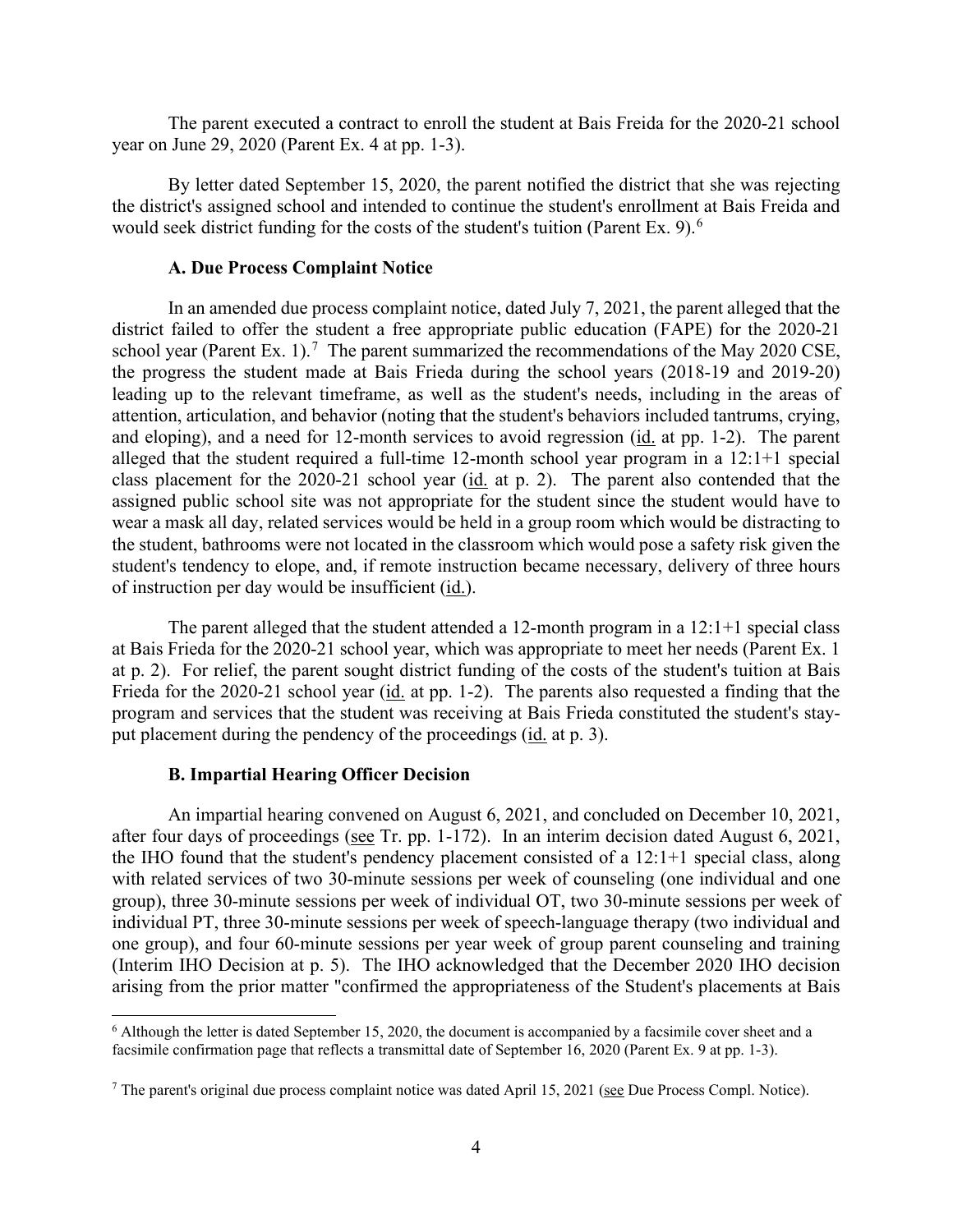Frieda . . . for the 2018-2019 and 2019-20 school years," which "program location remained in complaint notice on April 16, 2021 (*id.* at p. 5). place at the time the [April 2021] complaint was filed" (id. at p. 4). The IHO specified that the student was entitled to the pendency placement retroactive to the filing of the due process

 In a decision dated December 16, 2021, the IHO found that the district offered the student a FAPE for the 2020-21 school year (IHO Decision). In particular, the IHO found that the May 2020 IEP addressed "the full spectrum of the Student's unique needs" (id. at p. 10). The IHO concluded that the CSE appropriately recommended a 10-month program since the student was "functionally performing near grade level" (id.). In addition, the IHO determined that the district offered an appropriate "Placement" and "reasonably responded to the Parent's concerns concerning how the Proposed Placement would manage the Student from both a behavioral and safety perspective" (id. at pp. 10-11).

### **IV. Appeal for State-Level Review**

 a FAPE for the 2020-21 school year. In particular, the parent alleges that the IHO erred in finding behaviors and failed to recommend strategies and supports in the IEP to address the interfering behaviors. Regarding 12-month services, the parent alleges that, in finding that the student was near grade level. The parent argues that the student needed 12-month services to prevent services. The parent argues that the May 2020 CSE should have explored the topic of regression The parent appeals, arguing that the IHO erred in finding that the district offered the student the May 2020 IEP appropriate for the student. The parent argues that the IEP "failed to appropriately address the Student's behavioral and social challenges" and failed to include a recommendation for 12-month services. Concerning the student's behaviors, the parent points to evidence showing that the student exhibited social and behavioral challenges, including descriptions in the May 2020 IEP, and argues that the CSE ignored the extent of the student's performing near grade-level and therefore did not require 12-month services, the IHO applied an incorrect standard. Moreover, the parent points to evidence that the student was not performing substantial regression and notes that the student's June 2018 CPSE IEP recommended 12-month before "removing that significant aspect of the Student's program."

Next, the parent alleges that the IHO erred in finding that the assigned public school site was appropriate. The parent notes that she was not permitted to tour the school to assess its appropriateness. In addition, the parent argues that the school was "unable to provide consistent in-person instruction," deliver the student's instruction using ABA methodology, or address the student's social and behavioral needs.

The parent also argues that the IHO erred in not addressing the appropriateness of the unilateral placement or equitable considerations. The parent asserts that the IHO should have directed the district to fund the costs of the student's tuition at Bais Frieda for the 2020-21 school year.

 In an answer, the district responds to the parent's allegations and argues that the IHO's determinations and, instead, making general arguments regarding the May 2020 IEP and assigned decision should be upheld in its entirety. As a preliminary matter, the district argues that the parent's request for review should be dismissed for failing to appeal the IHO's specific adverse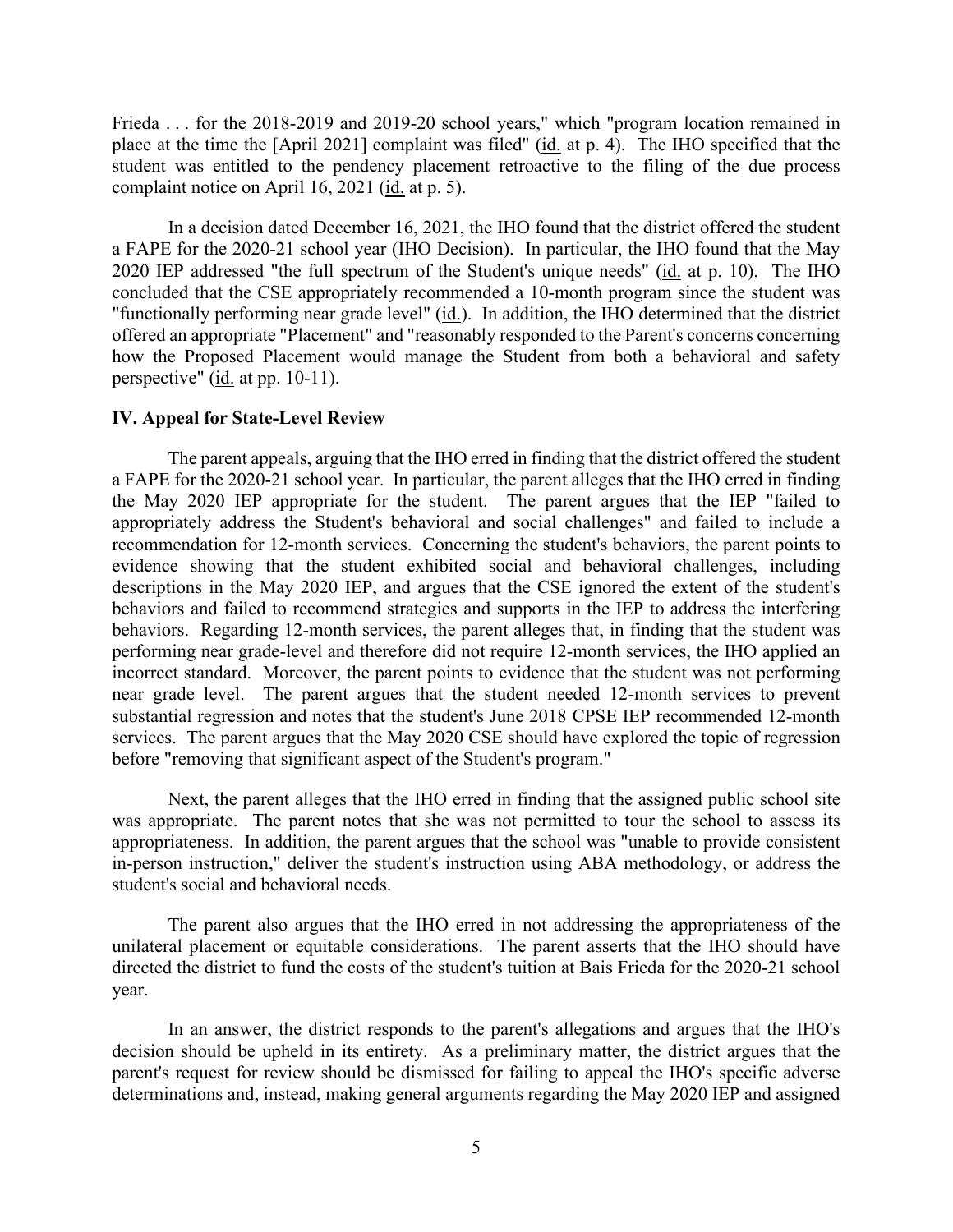public school site. The district argues that the IHO did not make specific determinations regarding the degree to which the IEP addressed the student's behavioral challenges, the appropriateness of a 10-month program, or the ability of the assigned public school site to implement the IEP.

 the intensity of the student's behaviors and that the May 2020 CSE did not recommend a BIP for behaviors that would necessitate" such a plan. As for 12-month services, the district argues that regression during summer 2020. Concerning the assigned public school site's capacity to speculative and/or her particular concerns are not tethered to the IEP. In addition, the district notes Turning to the parent's specific contentions, the district argues that the parent exaggerates the student because Bais Frieda staff who participated in the meeting "failed to substantiate the no evidence in the hearing record demonstrated that the student would have suffered substantial implement the student's IEP, the district argues that the parent's allegations are impermissibly that there is no requirement that the parent be permitted to tour the assigned school site and that the school's restrictions on tours were related to the COVID-19 pandemic.

### **V. Applicable Standards**

Two purposes of the IDEA (20 U.S.C. §§ 1400-1482) are (1) to ensure that students with disabilities have available to them a FAPE that emphasizes special education and related services designed to meet their unique needs and prepare them for further education, employment, and independent living; and (2) to ensure that the rights of students with disabilities and parents of such students are protected (20 U.S.C. § 1400[d][1][A]-[B]; see generally Forest Grove Sch. Dist. v. T.A., 557 U.S. 230, 239 [2009]; Bd. of Educ. of Hendrick Hudson Cent. Sch. Dist. v. Rowley, 458 U.S. 176, 206-07 [1982]).

 A FAPE is offered to a student when (a) the board of education complies with the 2014]; <u>R.E. v. New York City Dep't of Educ.</u>, 694 F.3d 167, 189-90 [2d Cir. 2012]; <u>M.H. v. New</u> 458 U.S. at 206; see T.P. v. Mamaroneck Union Free Sch. Dist., 554 F.3d 247, 253 [2d Cir. 2009]). errors render an IEP legally inadequate under the IDEA (M.H., 685 F.3d at 245; A.C. v. Bd. of procedural requirements set forth in the IDEA, and (b) the IEP developed by its CSE through the IDEA's procedures is reasonably calculated to enable the student to receive educational benefits (Rowley, 458 U.S. at 206-07; T.M. v. Cornwall Cent. Sch. Dist., 752 F.3d 145, 151, 160 [2d Cir. York City Dep't of Educ., 685 F.3d 217, 245 [2d Cir. 2012]; Cerra v. Pawling Cent. Sch. Dist., 427 F.3d 186, 192 [2d Cir. 2005]). "'[A]dequate compliance with the procedures prescribed would in most cases assure much if not all of what Congress wished in the way of substantive content in an IEP"" (Walczak v. Fla. Union Free Sch. Dist., 142 F.3d 119, 129 [2d Cir. 1998], quoting Rowley, 458 U.S. at 206; <u>see T.P. v. Mamaroneck Union Free Sch. Dist.</u>, 554 F.3d 247, 253 [2d Cir. 2009]).<br>The Supreme Court has indicated that "[t]he IEP must aim to enable the child to make progress.<br>After all, the essential fu advancement" (Endrew F. v. Douglas Cty. Sch. Dist. RE-1, 580 U.S. \_\_, 137 S. Ct. 988, 999 [2017]). While the Second Circuit has emphasized that school districts must comply with the checklist of procedures for developing a student's IEP and indicated that "[m]ultiple procedural violations may cumulatively result in the denial of a FAPE even if the violations considered individually do not" (R.E., 694 F.3d at 190-91), the Court has also explained that not all procedural Educ. of the Chappaqua Cent. Sch. Dist., 553 F.3d 165, 172 [2d Cir. 2009]; Grim v. Rhinebeck Cent. Sch. Dist., 346 F.3d 377, 381 [2d Cir. 2003]). Under the IDEA, if procedural violations are alleged, an administrative officer may find that a student did not receive a FAPE only if the procedural inadequacies (a) impeded the student's right to a FAPE, (b) significantly impeded the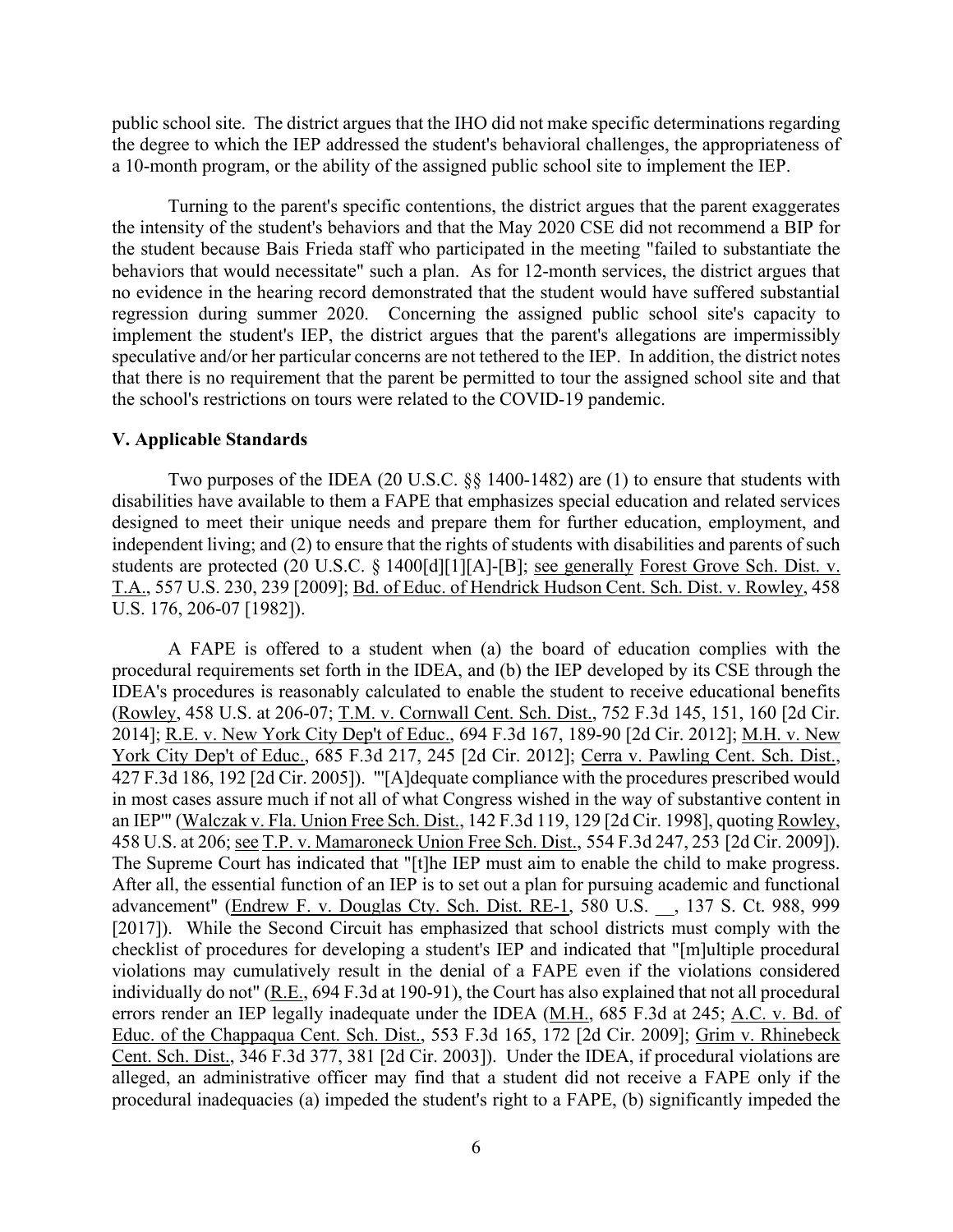parents' opportunity to participate in the decision-making process regarding the provision of a FAPE to the student, or (c) caused a deprivation of educational benefits (20 U.S.C. § 1415[f][3][E][ii]; 34 CFR 300.513[a][2]; 8 NYCRR 200.5[j][4][ii]; Winkelman v. Parma City Sch. Dist., 550 U.S. 516, 525-26 [2007]; R.E., 694 F.3d at 190; M.H., 685 F.3d at 245).

based on a determination of whether the student received a FAPE (20 U.S.C. § 1415[f][3][E][i]). adequacy of a given IEP turns on the unique circumstances of the child for whom it was created" produce progress, not regression,' and . . . affords the student with an opportunity greater than mere omitted]; <u>see T.P.</u>, 554 F.3d at 254; <u>P. v. Newington Bd. of Educ.</u>, 546 F.3d 111, 118-19 [2d Cir. 200.6[a][1]; see Newington, 546 F.3d at 114; Gagliardo v. Arlington Cent. Sch. Dist., 489 F.3d The IDEA directs that, in general, an IHO's decision must be made on substantive grounds A school district offers a FAPE "by providing personalized instruction with sufficient support services to permit the child to benefit educationally from that instruction" (Rowley, 458 U.S. at 203). However, the "IDEA does not itself articulate any specific level of educational benefits that must be provided through an IEP" (Walczak, 142 F.3d at 130; see Rowley, 458 U.S. at 189). "The (Endrew F., 137 S. Ct. at 1001). The statute ensures an "appropriate" education, "not one that provides everything that might be thought desirable by loving parents" (Walczak, 142 F.3d at 132, quoting Tucker v. Bay Shore Union Free Sch. Dist., 873 F.2d 563, 567 [2d Cir. 1989] [citations omitted]; see Grim, 346 F.3d at 379). Additionally, school districts are not required to "maximize" the potential of students with disabilities (Rowley, 458 U.S. at 189, 199; Grim, 346 F.3d at 379; Walczak, 142 F.3d at 132). Nonetheless, a school district must provide "an IEP that is 'likely to 'trivial advancement'" (Cerra, 427 F.3d at 195, quoting Walczak, 142 F.3d at 130 [citations 2008]). The IEP must be "reasonably calculated to provide some 'meaningful' benefit" (Mrs. B. v. Milford Bd. of Educ., 103 F.3d 1114, 1120 [2d Cir. 1997]; see Endrew F., 137 S. Ct. at 1001 [holding that the IDEA "requires an educational program reasonably calculated to enable a child to make progress appropriate in light of the child's circumstances"]; Rowley, 458 U.S. at 192). The student's recommended program must also be provided in the least restrictive environment (LRE) (20 U.S.C. § 1412[a][5][A]; 34 CFR 300.114[a][2][i], 300.116[a][2]; 8 NYCRR 200.1[cc], 105, 108 [2d Cir. 2007]; Walczak, 142 F.3d at 132).

An appropriate educational program begins with an IEP that includes a statement of the student's present levels of academic achievement and functional performance (see 34 CFR 300.320[a][1]; 8 NYCRR 200.4[d][2][i]), establishes annual goals designed to meet the student's needs resulting from the student's disability and enable him or her to make progress in the general education curriculum (see 34 CFR 300.320[a][2][i], [2][i][A]; 8 NYCRR 200.4[d][2][iii]), and provides for the use of appropriate special education services (see 34 CFR 300.320[a][4]; 8 NYCRR 200.4[d][2][v]).<sup>8</sup>

A board of education may be required to reimburse parents for their expenditures for private educational services obtained for a student by his or her parents, if the services offered by the board of education were inadequate or inappropriate, the services selected by the parents were

<span id="page-6-0"></span> ambitious in light of his [or her] circumstances, just as advancement from grade to grade is appropriately <sup>8</sup> The Supreme Court has stated that even if it is unreasonable to expect a student to attend a regular education setting and achieve on grade level, the educational program set forth in the student's IEP "must be appropriately ambitious for most children in the regular classroom. The goals may differ, but every child should have the chance to meet challenging objectives" (Endrew F., 137 S. Ct. at 1000).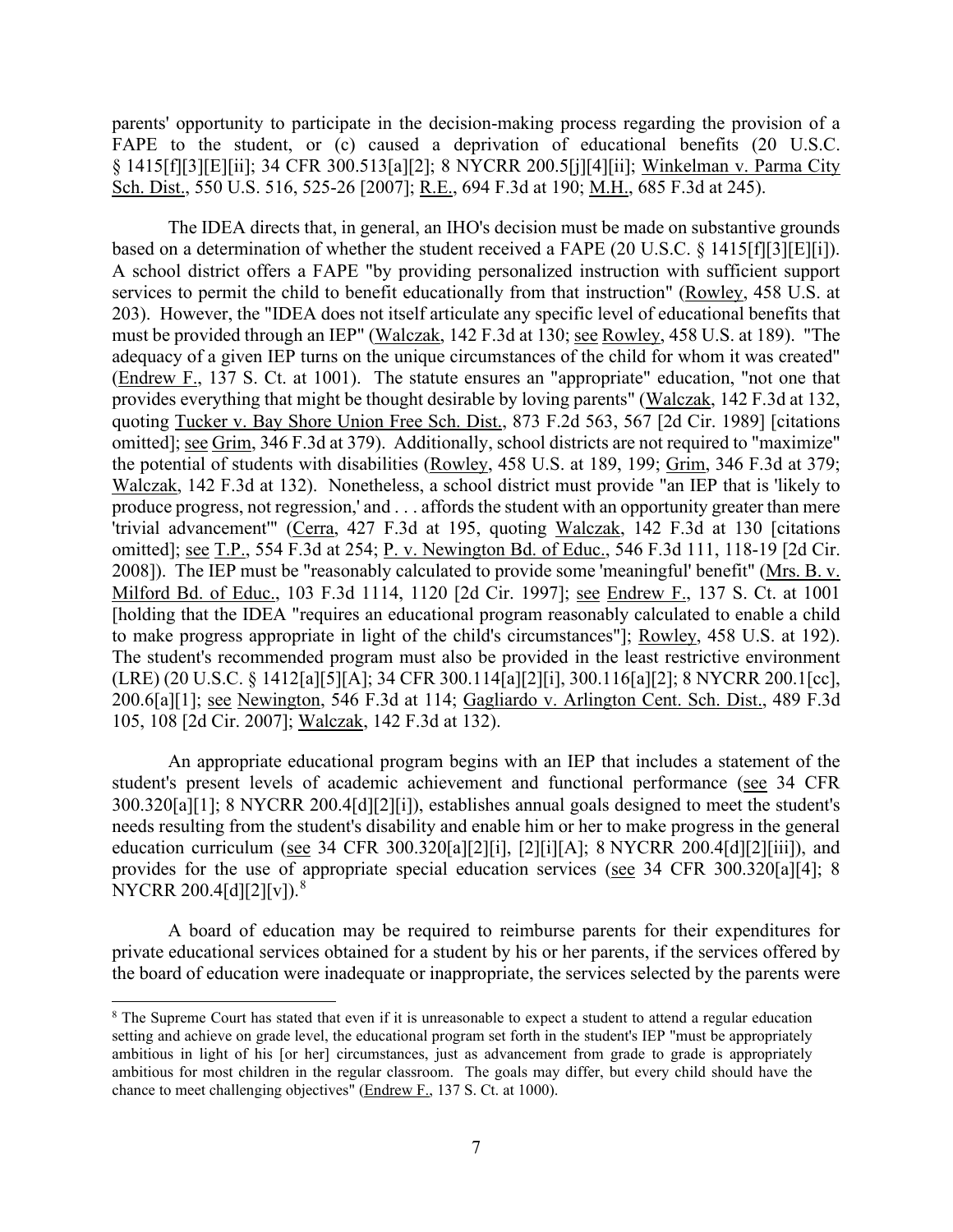70 [1985]; R.E., 694 F.3d at 184-85; T.P., 554 F.3d at 252). In Burlington, the Court found that in a proper case under the IDEA (471 U.S. at 370-71; see Gagliardo, 489 F.3d at 111; Cerra, 427 (Burlington, 471 U.S. at 370-71; <u>see</u> 20 U.S.C. § 1412[a][10][C][ii]; 34 CFR 300.148). appropriate, and equitable considerations support the parents' claim (Florence County Sch. Dist. Four v. Carter, 510 U.S. 7 [1993]; Sch. Comm. of Burlington v. Dep't of Educ., 471 U.S. 359, 369- Congress intended retroactive reimbursement to parents by school officials as an available remedy F.3d at 192). "Reimbursement merely requires [a district] to belatedly pay expenses that it should have paid all along and would have borne in the first instance" had it offered the student a FAPE

the appropriateness of such placement (Educ. Law  $\S$  4404[1][c]; <u>see R.E.</u>, 694 F.3d at 184-85). The burden of proof is on the school district during an impartial hearing, except that a parent seeking tuition reimbursement for a unilateral placement has the burden of proof regarding

## **VI. Discussion**

## **A. Preliminary Matters—Compliance with the Practice Regulations**

 Review. State regulation provides that a request for review "shall clearly specify the reasons for for review must provide a "clear and concise statement of the issues presented for review and the grounds for reversal or modification to be advanced, with each issue numbered and set forth review" 8 NYCRR 279.8[c][2]). Further, the request for review "must conform to the form Before turning to the merits, I will address the district's argument that the parent's request for review does not comply with State regulations governing practice before the Office of State challenging the [IHO's] decision, identify the findings, conclusions, and orders to which exceptions are taken, or the failure or refusal to make a finding, and shall indicate what relief should be granted by the [SRO] to the petitioner" (8 NYCRR 279.4[a]). Additionally, a request separately, and identifying the precise rulings, failures to rule, or refusals to rule presented for requirements in section 279.8 of this Part" (8 NYCRR 279.4[a]). Section 279.8 requires that a request for review shall set forth:

(1) the specific relief sought in the underlying action or proceeding;

 (2) a clear and concise statement of the issues presented for review and the grounds for reversal or modification to be advanced, with each issue numbered and set forth separately, and identifying the precise rulings, failures to rule, or refusals to rule presented for review; and

(3) citations to the record on appeal, and identification of the relevant page number(s) in the hearing decision, hearing transcript, exhibit number or letter and, if the exhibit consists of multiple pages, the exhibit page number.

## (8 NYCRR 279.8[c]).

In general, the failure to comply with the practice requirements of Part 279 of the State regulations may result in the rejection of the submitted documents or a determination excluding issues from the scope of review on appeal (8 NYCRR 279.8[a]-[b]; <u>see Davis v. Carranza</u>, 2021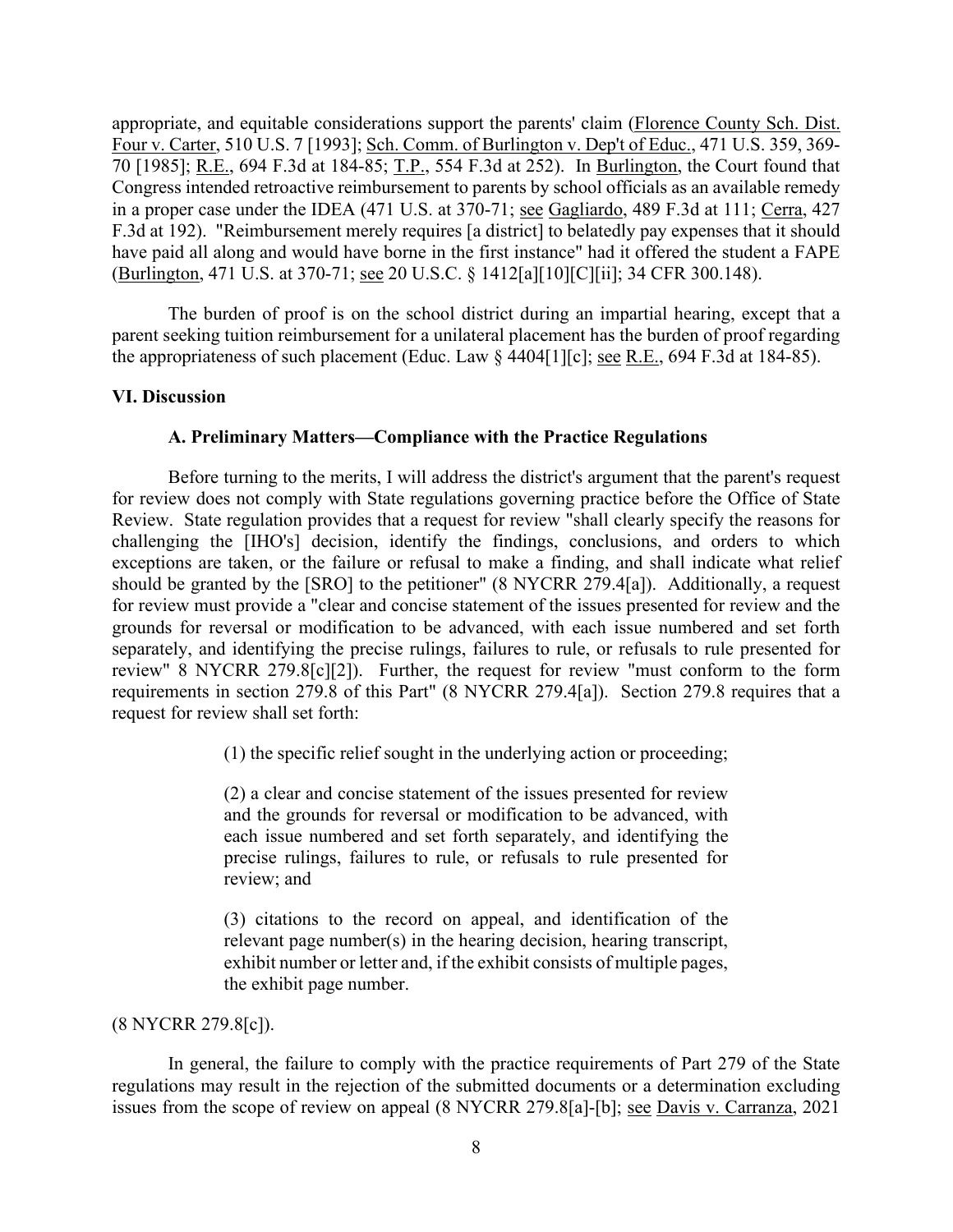had been abandoned by the petitioner]; M.C. v. Mamaroneck Union Free Sch. Dist., 2018 WL cite to the pertinent portions of the record on appeal, as required in order to raise an issue" for limitations]). However, "judgments rendered solely on the basis of easily corrected procedural WL 964820, at \*12 [S.D.N.Y. Mar. 15, 2021] [upholding an SRO's conclusions that several claims 4997516, at \*23 [S.D.N.Y. Sept. 28, 2018] [upholding dismissal of allegations set forth in an appeal to an SRO for "failure to identify the precise rulings presented for review and [failure] to review on appeal]; T.W. v. Spencerport Cent. Sch. Dist., 891 F. Supp. 2d 438, 440-41 [W.D.N.Y.] 2012] [upholding dismissal of a petition for review that was untimely and exceeded page errors or 'mere technicalities,' are generally disfavored" (*J.E. v. Chappaqua Cent. Sch. Dist.*, 2015) WL 4934535, at \*4-\*6 [S.D.N.Y. Aug. 17, 2015], quoting Foman v. Davis, 371 U.S. 178 [1962]).

 regulations. The IHO's finding that the district offered the student a FAPE was generally stated but was also based on specific determinations relating to 12-month services and the assigned public school site (see IHO Decision at pp. 10-11). The parent's request for review identifies the specific specific citations to the record on appeal. To the extent the parent did not grapple with the IHO's Contrary to the district's contention, the parent's request for review complies with State findings of the IHO with which she takes issue and, further, states the reasons for reversal with reasoning in further detail, any such shortcoming can be attributed to the IHO not setting forth a detailed rationale for her determinations (see generally Application of a Student with a Disability, Appeal No. 19-009 [remanding matter to the IHO due to poorly drafted IHO decision precluding petitioner's ability to formulate a request for review that complied with practice regulations]). Accordingly, I decline to reject the parent's request for review or limit the scope of review of it on this basis.

#### **B. May 2020 IEP**

#### **1. Special Factors—Interfering Behaviors**

appropriate supports to address the student's behavioral needs.<sup>9</sup> Under the IDEA, a CSE may be The next issue to be addressed is whether the May 2020 CSE recommended sufficient and

<span id="page-8-0"></span><sup>(</sup>see Parent Ex. 1). Generally, the party requesting an impartial hearing has the first opportunity to identify the 141; Application of the Dep't of Educ., Appeal No. 08-056). Under the IDEA and its implementing regulations, process complaint notice unless the other party agrees (20 U.S.C. § 1415[f][3][B]; 34 CFR 300.507[d][3][i], allege that the issue was outside of the scope of the impartial hearing and, moreover, review of the hearing transcript reveals that, during direct examination of the district school psychologist who chaired the May 2020 at 250-51; <u>see also N.K. v. New York City Dep't of Educ.</u>, 961 F. Supp. 2d 577, 585 [S.D.N.Y. 2013]; <u>A.M. v.</u> Free Sch. Dist., 2013 WL 3975942, at \*9 [Aug. 5, 2013]; B.M. v. New York City Dep't of Educ., 2013 WL 1972144, at \*5-\*6 [S.D.N.Y. May 14, 2013]). Accordingly, I find that the issue was within the scope of the 9 While the amended due process complaint notice alluded to the student's behavioral needs, the parent did not specifically allege that the CSE failed to make sufficient or appropriate recommendations to address those needs range of issues to be addressed at the hearing (Application of a Student with a Disability, Appeal No. 09 a party requesting an impartial hearing may not raise issues at the impartial hearing that were not raised in its due 300.511[d]; 8 NYCRR 200.5[j][1][ii]), or the original due process complaint notice is amended prior to the impartial hearing per permission given by the IHO at least five days prior to the impartial hearing (20 U.S.C. § 1415[c][2][E][i][II]; 34 CFR 300.507[d][3][ii]; 8 NYCRR 200.5[i][7][b]). However, here, the district does not CSE meeting, the district's representative elicited testimony relating to the issue of the student's behavioral needs and the degree to which the IEP addressed those needs (Tr. pp. 134-36; <u>see</u> Parent Ex. 2 at p. 23; M.H., 685 F.3d New York City Dep't of Educ., 964 F. Supp. 2d 270, 282-84 [S.D.N.Y. 2013]; J.C.S. v. Blind Brook-Rye Union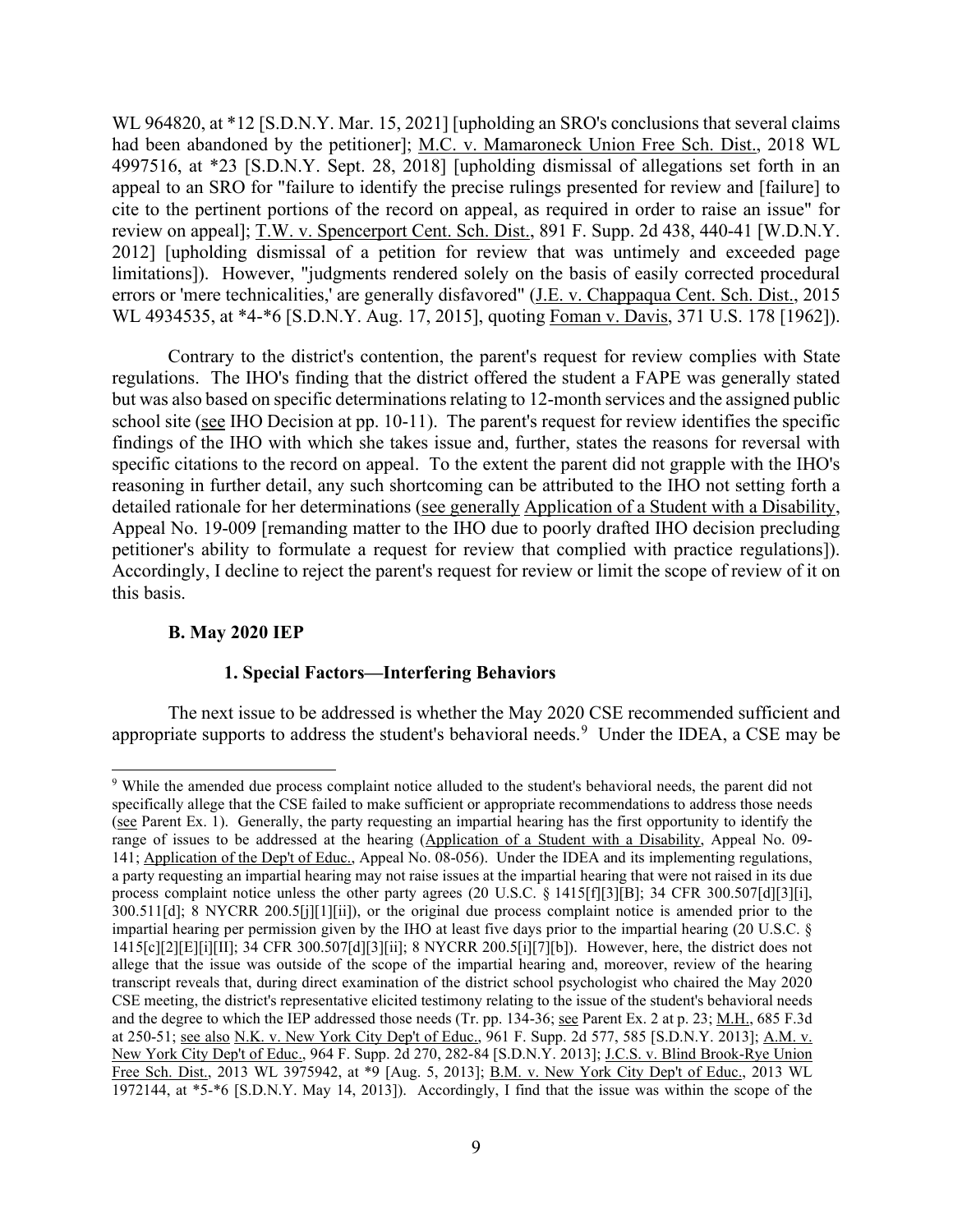200.4[d][3][i]; <u>see also E.H. v. Bd. of Educ. of Shenendehowa Cent. Sch. Dist.,</u> 361 Fed. App'x require that the CSE consider developing a BIP for a student that is based upon an FBA (8 NYCRR a student engages in behaviors that impede learning and how the student's behavior relates to the required to consider special factors in the development of a student's IEP. Among the special factors in the case of a student whose behavior impedes his or her learning or that of others, the CSE shall consider positive behavioral interventions and supports, and other strategies, to address that behavior (20 U.S.C. § 1414[d][3][B][i]; 34 CFR 300.324[a][2][i]; see 8 NYCRR 156, 160 [2d Cir. Oct. 16, 2009]; A.C., 553 F.3d at 172). State procedures for considering the special factor of a student's behavior that impedes his or her learning or that of others may also 200.4[d][3][i], 200.22[a]-[b]). Additionally, a district is required to conduct an FBA in an initial evaluation for students who engage in behaviors that impede their learning or that of other students  $(8 \text{ NYCRR } 200.4[\text{b}][1][\text{v}])$ . State regulation defines an FBA as "the process of determining why environment" and includes, but is not limited to:

> probable consequences that serve to maintain it the identification of the problem behavior, the definition of the behavior in concrete terms, the identification of the contextual factors that contribute to the behavior (including cognitive and affective factors) and the formulation of a hypothesis regarding the general conditions under which a behavior usually occurs and

 information provided by the student's parent" (8 NYCRR 200.22[a][2]). An FBA must also be  $(8 \text{ NYCRR } 200.1[\text{r}])$ . According to State regulation, an FBA shall be based on multiple sources of data including, but not limited to, "information obtained from direct observation of the student, information from the student, the student's teacher(s) and/or related service provider(s), a review of available data and information from the student' record and other sources including any relevant based on more than the student's history of presenting problem behaviors (8 NYCRR  $200.22[a][2]$ .

The Second Circuit has indicated that, when required, "[t]he failure to conduct an adequate FBA is a serious procedural violation because it may prevent the CSE from obtaining necessary information about the student's behaviors, leading to their being addressed in the IEP inadequately or not at all" (R.E., 694 F.3d at 190; see L.O. v. New York City Dep't of Educ., 822 F.3d 95, 113 [2d Cir. 2016]). The Court also noted that "[t]he failure to conduct an FBA will not always rise to the level of a denial of a FAPE," but that in such instances particular care must be taken to determine whether the IEP addresses the student's problem behaviors (R.E., 694 F.3d at 190).

With regard to a BIP, the special factor procedures set forth in State regulations note that the CSE shall consider the development of a [BIP] for a student with a disability when:

> (i) the student exhibits persistent behaviors that impede his or her learning or that of others, despite consistently implemented general school-wide or classroom-wide interventions; (ii) the student's behavior places the student or others at risk of harm or injury; (iii)

impartial hearing, and I will address the parent's arguments on appeal concerning the May 2020 CSE's failure to address the student's behavioral needs.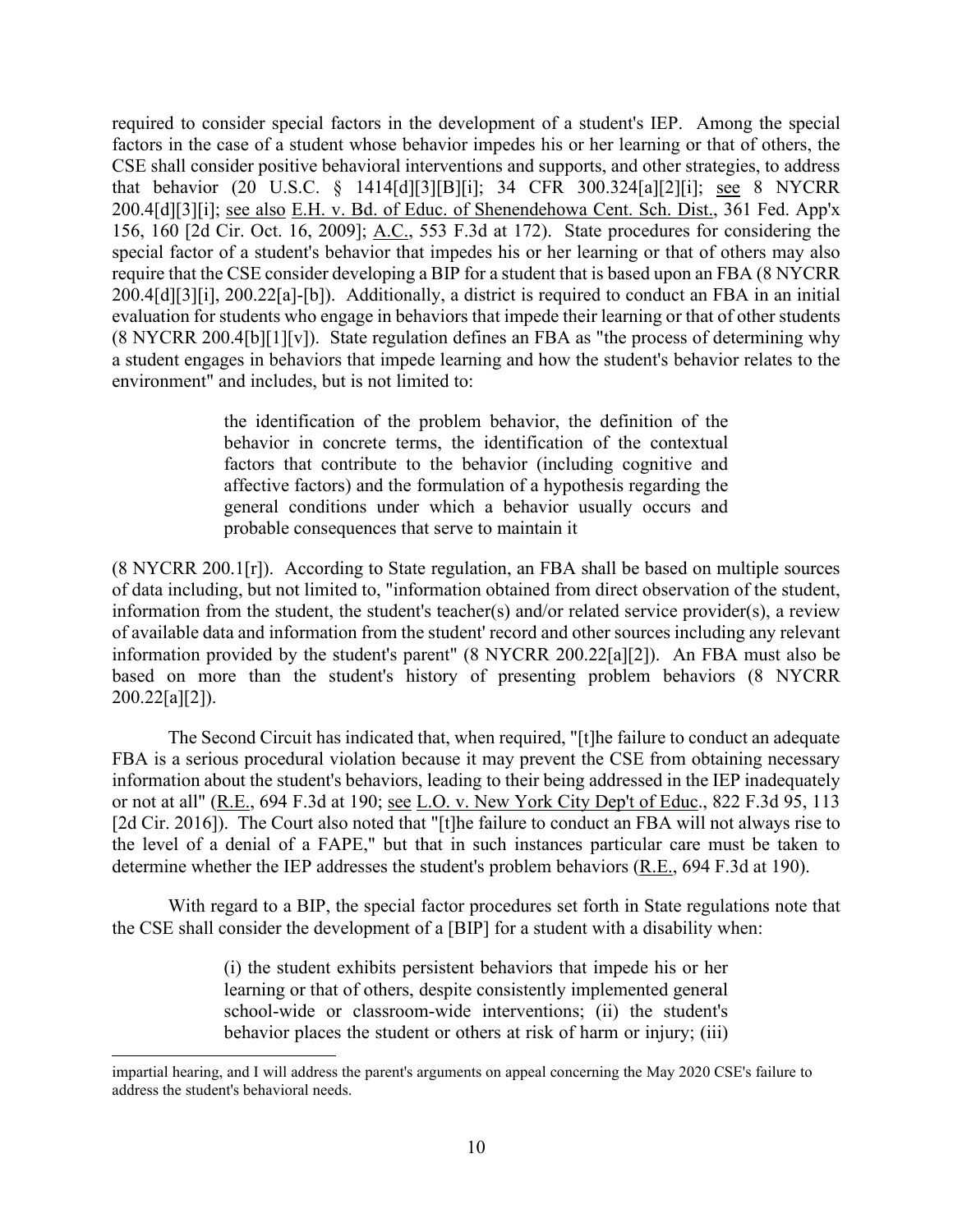placements as a result of the student's behavior; and/or (iv) as the CSE or CPSE is considering more restrictive programs or required pursuant to 8 NYCRR 201.3

## (8 NYCRR 200.22[b][1]).

 alternative acceptable behavior(s); and (iii) a schedule to measure the effectiveness of the interventions, including the frequency, duration and intensity of the targeted behaviors at If the CSE determines that a BIP is necessary for a student "the [BIP] shall identify: (i) the baseline measure of the problem behavior, including the frequency, duration, intensity and/or latency of the targeted behaviors  $\dots$ ; (ii) the intervention strategies to be used to alter antecedent events to prevent the occurrence of the behavior, teach individual alternative and adaptive behaviors to the student, and provide consequences for the targeted inappropriate behavior(s) and scheduled intervals (8 NYCRR 200.22[b][4]).

behaviors (see C.F. v. New York City Dep't of Educ., 746 F.3d 68, 80 [2d Cir. 2014]; F.L. v. New As with the failure to conduct an FBA, the district's failure to develop a BIP in conformity with State regulations does not, in and of itself, automatically render the IEP deficient, as the IEP must be closely examined to determine whether it otherwise addressed the student's interfering York City Dep't of Educ., 553 Fed. App'x 2, 6-7 [2d Cir. Jan. 8, 2014]; M.W. v. New York City Dep't of Educ., 725 F.3d 131, 139-41 [2d Cir. 2013]; R.E., 694 F.3d at 190).

The parent argues that the IHO erred in finding that the May 2020 IEP was appropriate, alleging that the student experienced intensive social and behavioral challenges which were not properly addressed. In its answer, the district argues that the student's behaviors, as described by the parent, were "exaggerated" (Answer ¶ 6). However, the district failed to present the documents on which the CSE relied and, therefore, cannot demonstrate that, based on the information available to the CSE, the student's behaviors were not so intensive as to warrant positive behavioral interventions or a BIP.

 CSE relied on in developing the IEP; having failed in this regard, to a degree, I am left to speculate the consequences of a CSE's failure to adequately document evaluative data, including that reviewing authorities might be left to speculate as to how the CSE formulated the student's IEP]). May 2020 ABA report with an FBA and BIP, and a May 2020 parent report (Dist. Ex. 4 at p. 1). provided by the ABA therapist (Tr. pp. 135, 137). None of the referenced written reports were That is, the district should have offered into evidence all documentation that the May 2020 as to what information the CSE used to develop the IEP (see L.O., 822 F.3d at 110-11 [discussing Here, the May 2020 prior written notice indicated that the CSE considered the following: a May 2020 OT progress report, a May 2020 PT progress report, a review of the student's portfolio, a Additionally, the school psychologist who chaired the May 2020 CSE meeting testified that the IEP was based on "parent reports, teacher report, documentation," as well as a progress report included in the hearing record.

impeded his learning or that of others (see Parent Ex. 2 at pp. 2-4). The May 2020 IEP present Without the documents the May 2020 CSE relied on in evidence, I am left to review the information about the student's needs that the CSE included in the May 2020 IEP. Here, the IEP describes the student's behavioral needs in a manner that tends to indicate that the behaviors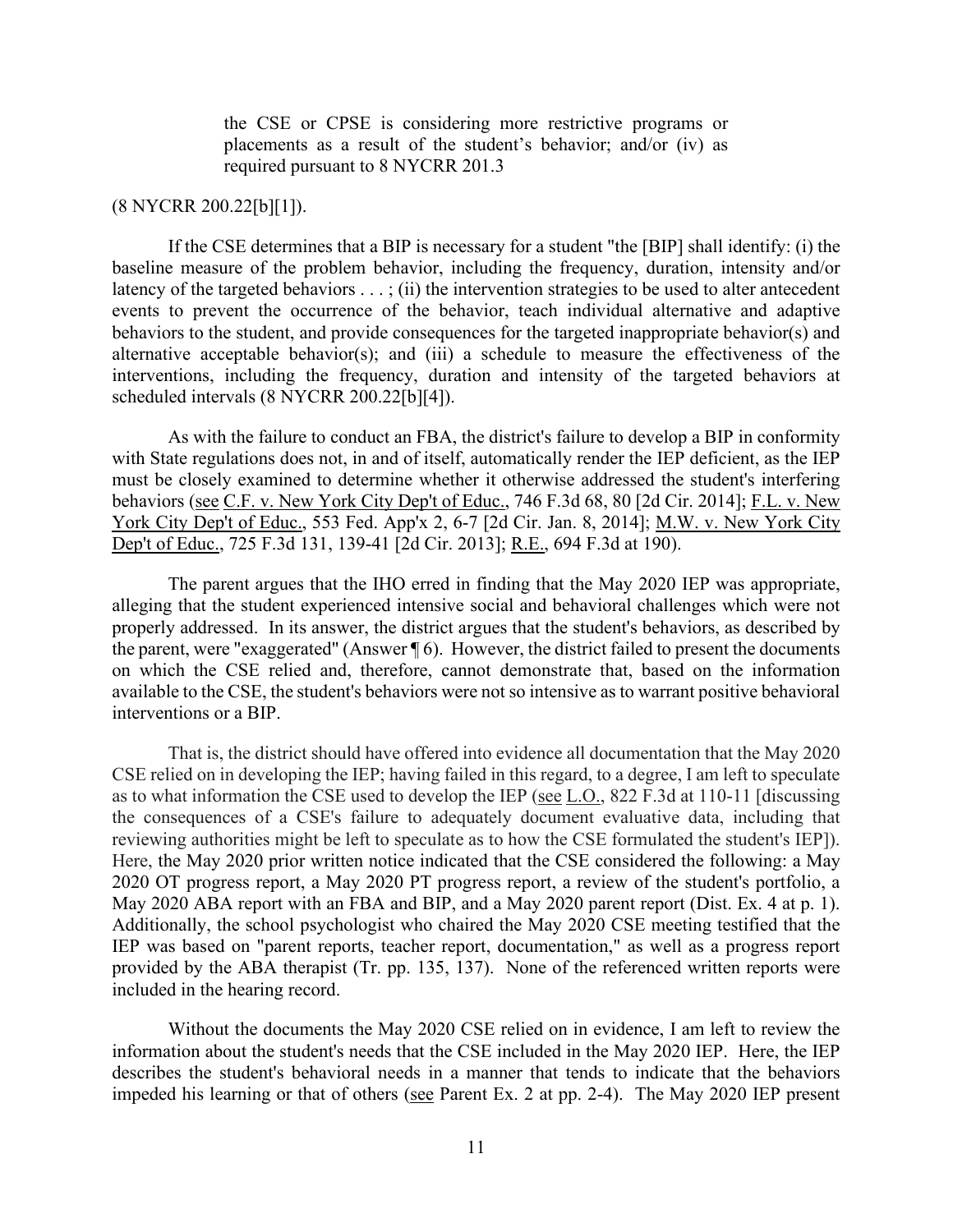the student's non-compliance and tantrums "call[ed] for a need for one on one supervision" (id. at p. 2). Additionally, the IEP stated that the student's speech was "very garbled" and that, even levels of academic performance indicated that the student required constant redirection and oneto-one support to follow along with classroom demands and routines and specifically noted that though she would repeat herself multiple times until she was understood, she could become frustrated, and engage in tantrum behaviors (id.). Further, when she experienced a problem, she engaged in crying until an adult provided assistance (id.).

 broke down into "noisy tears" (Parent Ex. 2 at p. 3). Additionally, based on the progress report, resulted in outbursts when not understood (id. at p. 4). According to the May 2020 IEP present level of social development, a school progress report indicated that when the student experienced a "hard time completing a task" she sometimes the IEP reflected that the student had a difficult time transitioning from the classroom to therapy sessions and noted that she tended to be defiant and refused to go, and at times "deteriorate[ed] into tantrum behavior" (id.). Furthermore, the May 2020 IEP indicated that the student had difficulty expressing herself and articulating her thoughts to peers which caused some frustration, leading to tantrums when she was repeatedly misunderstood (id.). Regarding maladaptive behaviors, the May 2020 IEP included information from an ABA therapist's report that, even though the student's tantrum behaviors (described as kicking her feet and crying) had decreased, she still engaged in such behaviors (id.). The IEP further reflected, from the ABA report, that the student continued to engage in echolalia; would often engage in tantrum behavior when told to do a non-preferred task or a task that was too difficult; would act silly by making silly noises and faces or by shaking her hand; and had a hard time verbally expressing her needs or emotions, which

Additionally, the May 2020 IEP included information presented during the CSE meeting by a Board Certified Behavior Analyst (BCBA), who reported that the student was very impulsive, and that at times when upset she would "elope from the situation" (Parent Ex. 2 at p. 4). The BCBA reported that, because of the amount of adult supervision provided in her then-current classroom, the student had not eloped from the school building; however, the BCBA noted that there had been incidents when the student had "eloped from the class and they had to chase her" (id.). The BCBA further reported that the student had no danger awareness (id.). According to the May 2020 IEP, the parent was advised that "if this ever becomes a dangerous situation, she should keep anecdotes and approach the school based support team so that they can do observations" (id.).

therapy in a small group, and four 60-minute sessions of parent counseling and training per year motor performance and sensory skills, social/emotional skills, and conversational skills (id. at pp. The May 2020 CSE recommended the student attend a  $12:1+1$  special class in a community school with the following related services: one 30-minute session weekly of individual counseling and one 30 minute session weekly of counseling in a small group, three 30 minute session weekly of individual of OT, two 30-minute sessions weekly of individual PT, two 30-minute sessions weekly of individual speech-language therapy, one 30-minute session weekly of speech-language (Parent Ex. 2 at pp. 1, 16-17, 21). Furthermore, the May 2020 IEP contained several annual goals and short-term objectives designed to improve the student's skills in early reading, early math, early writing, early concepts, receptive and expressive language, language concepts, fine and gross 7-15). The May 2020 IEP also contained annual goals designed to improve the parent's understanding and use of strategies to assist in coping with the student's disability and to carry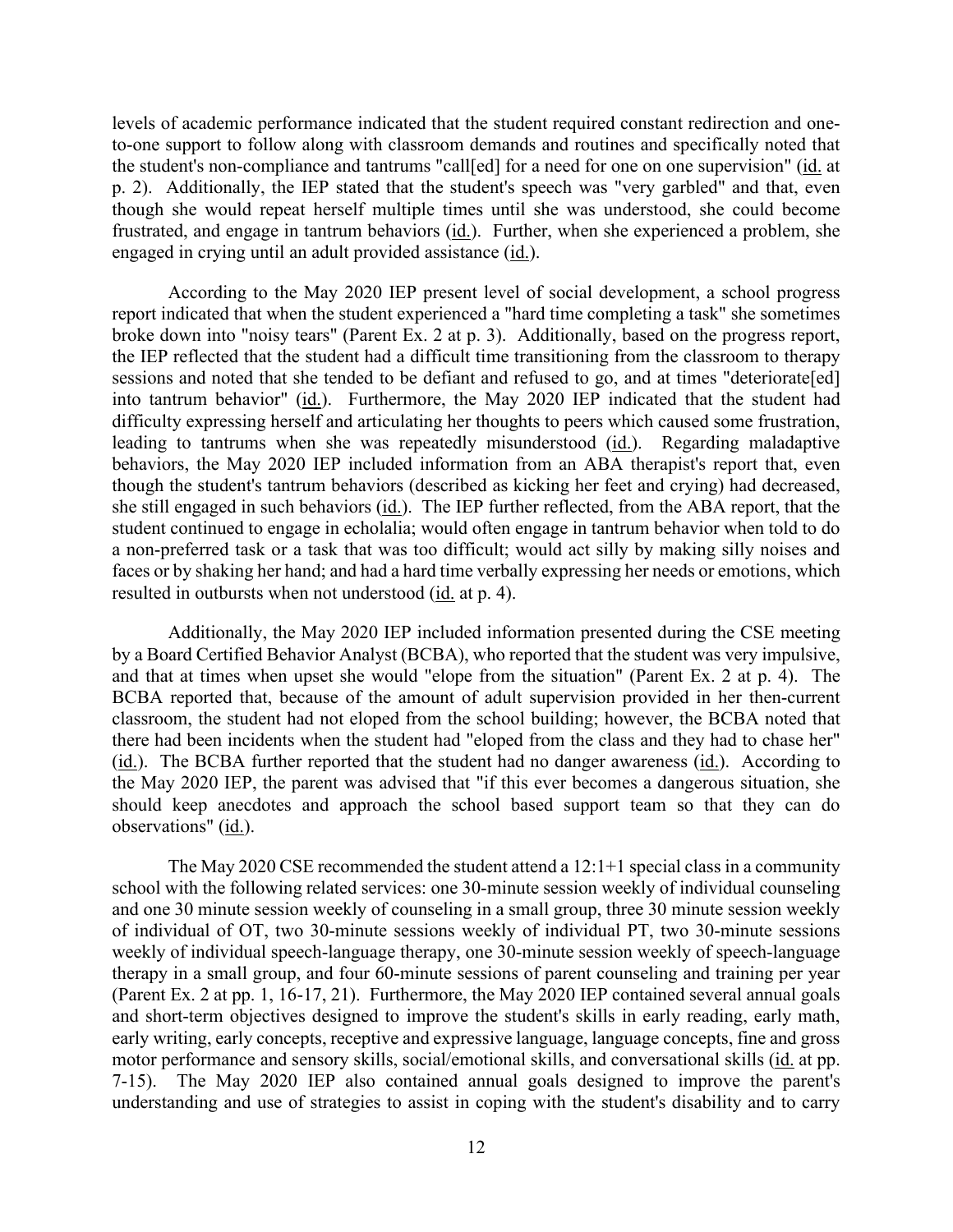over gains from school to the home environment (id. at p. 16). To further support the student, the or that of others, or a BIP  $(id.$  at pp. 6, 22). May 2020 IEP identified the following strategies/resources needed to address her management needs: multimodal/multi-sensory approach to teaching, sentence repetition, combining and completion of activities to help build fluency, visual cues and scaffolding, simplification of direction, teacher modeling, directions repeated/reworded in simple language, use of manipulatives, teacher check-ins, positive reinforcement and encouragement, and preferential seating (id. at p. 7). With regard to special factors, the May 2020 IEP reflects the CSE's determination that the student did not require strategies including positive behavioral interventions, supports and other strategies to address behaviors that impeded the student's learning

 May 2020 CSE meeting, the student had a BIP, which was submitted to the May 2020 CSE (Tr. but she desperately need [ed] one, and she could not function without one" (Tr. p. 68). discussing the [student's] behaviors," and opined that the May 2020 IEP was inappropriate because May 2020 CSE meeting, testified that the May 2020 CSE had updated progress reports and an CSE (Dist. Ex. 4 at p. 1; see also Tr. p. 68). Further, the IEP reflects the CSE's awareness of the student's tantrums and tendency to elope (Parent Ex. 2 at pp. 2-4). The district cannot rely on the lack of information about the student's behaviors from the private school staff to overcome its own evaluations of the student or offer into evidence the information relied on by the CSE to The hearing record contains conflicting reports regarding information discussed at the May 2020 CSE meeting. According to the preschool director at Bais Freida (director) who attended the pp. 67-68; Parent Ex. 2 at p. 23). She further testified that "not only [did the student] utilize one, Additionally, the director indicated that the May 2020 CSE "spent most of the IEP meeting it did not have clear behavioral supports attached to the IEP which she stated were provided and discussed at the CSE meeting (Tr. pp. 68-70). The district school psychologist, who chaired the ABA progress report, but she did not recall if there was a behavioral plan (Tr. p. 135; see Tr. p. 130-31). The school psychologist further testified that the May 2020 CSE did not create a BIP because "the school never provided us with any anecdotals prior to the meeting" and "[w]e were not aware of any kind of significant behaviors at the time of the meeting" (Tr. pp. 135-36). While the district school psychologist could not recall if the CSE considered a BIP, as noted, the prior written notice lists an ABA report, including an FBA and a BIP, as having been considered by the information contained in the IEP itself or to detract from the district's own failure to either conduct conclude that the student did not present with interfering behaviors.

 public school, if eloping became an issue or concern, she should bring it up with the school-based support team, and "let them see whether or not they needed to do anything more" (Tr. p. 139). but she's never done it before because she was . . . under proper supervision" and opined that the With regard to eloping, the district school psychologist testified that the behaviors discussed during the CSE meeting included that the student could be very impulsive and had the "capability of eloping from the school, from a situation or eloping"; however, she continued that the student's providers indicated that the student had never eloped (Tr. pp. 134-35, 138-39). She then reported that she advised the parent that the following year, when the student attended the Moreover, the psychologist testified that, based on the reports, eloping "didn't seem to be a significant issue at that time, since they were only thinking that she can elope, that she may elope, 12:1+1 class would provide the appropriate supervision so she would not elope (Tr. pp. 138-39, 144-45). She further opined that, if the student was under supervision in the special education classroom, she should not be at risk for eloping (Tr. p. 145). Finally, she indicated that the school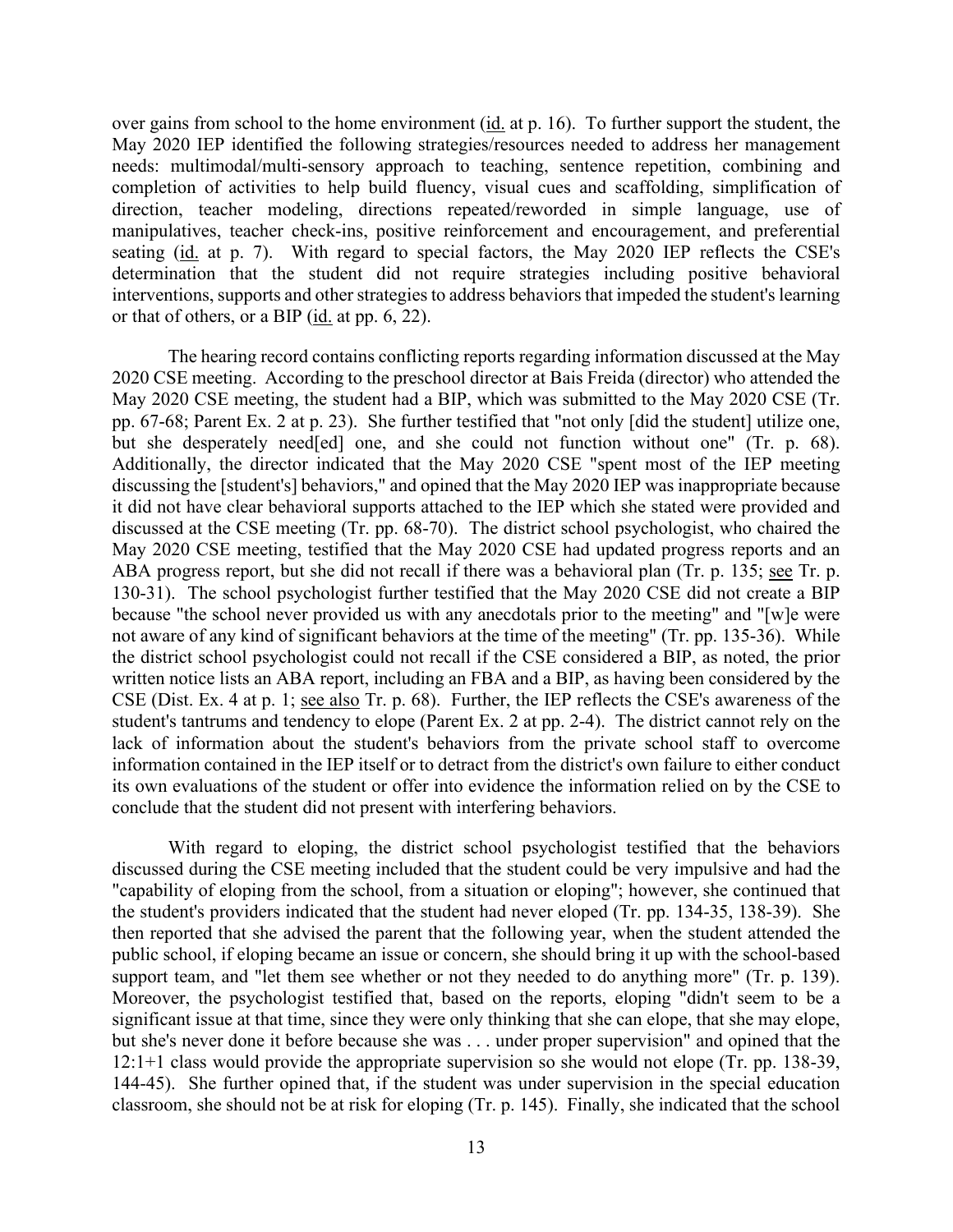"never gave us anecdotals showing that, you know, she was a danger to herself or others" (id.). that the student had demonstrated attempts to elope from situations and from the classroom (Dist. the student's eloping or dangerous behaviors does not overcome the district's failure to evaluate the student's behaviors. Rather, an FBA would have been the appropriate vehicle to obtain this information; if the district conducted an FBA and discovered that the behavior was not frequent, However, as summarized above, the May 2020 IEP itself referenced the student's tendency to elope, noted that the student had not attempted to elope from the school, but included information Ex. 2 at p. 4). And, once again, the lack of information provided by the private school staff about then the district would be in a much better position to argue that the student did not require positive behavioral interventions or a BIP to address eloping behavior.

tendency to elope (see Parent Ex. 2 at pp. 2-4). There is no further information in the hearing omission lies with the district. Absent further information about the student's behaviors, the evidence in the hearing record does not support the district's position that the behaviors were not IEP sufficiently addressed the student's behavioral needs. Accordingly, on this basis, the district Based on the evidence in the hearing record, as discussed in greater detail above, the May 2020 CSE was aware of the student's behavioral needs, including the student's tantrums and record regarding the frequency and severity of the student's behaviors; however, the fault for this of the severity that they required positive behavioral interventions or a BIP. Based on the foregoing, during the hearing, the district failed to meet its burden of proving that the May 2020 denied the student a FAPE for the 2020-21 school year.

## **2. 12-Month Services**

 The next issue to be addressed on appeal is the parent's position that the May 2020 CSE should have recommended 12-month services for the student. More specifically, the parent asserts that the May 2020 CSE "changed its recommendations to a 12:1+1 class with related services for only a ten-month school year."

200.6[k][1]; see 8 NYCRR 200.1[eee]). "Substantial regression" is defined as "a student's inability August of such severity as to require an inordinate period of review at the beginning of the school [answers-extended-school-year-2017.pdf\)](http://www.p12.nysed.gov/specialed/applications/ESY/esy-2017/documents/questions-and-answers-extended-school-year-2017.pdf).<sup>10</sup> State regulations require that students "shall be considered for 12-month special services and/or programs in accordance with their need to prevent substantial regression" (8 NYCRR to maintain developmental levels due to a loss of skill or knowledge during the months of July and year to reestablish and maintain IEP goals and objectives mastered at the end of the previous school year" (8 NYCRR 200.1[aaa]). State guidance indicates that "an inordinate period of review" is considered to be a period of eight weeks or more ("Questions and Answers Extended School Year 2017," Office of Special Educ. [Feb. 2017], available at [http://www.p12.nysed.gov/specialed/applications/ESY/esy-2017/ documents/questions-and-](http://www.p12.nysed.gov/specialed/applications/ESY/esy-2017/documents/questions-and-answers-extended-school-year-2017.pdf)

<span id="page-13-0"></span><sup>&</sup>lt;sup>10</sup> District courts in New York have followed the eight-week standard set forth in guidance when determining \*15-\*16 [E.D.N.Y. Sept. 2, 2011]; see F.L. v. Bd. of Educ. of Great Neck Union Free Sch. Dist., 274 F. Supp. 2d whether substantial regression has occurred (D.D-S. v. Southold Union Free Sch. Dist., 2011 WL 3919040, at 94, 125 [E.D.N.Y. 2017]).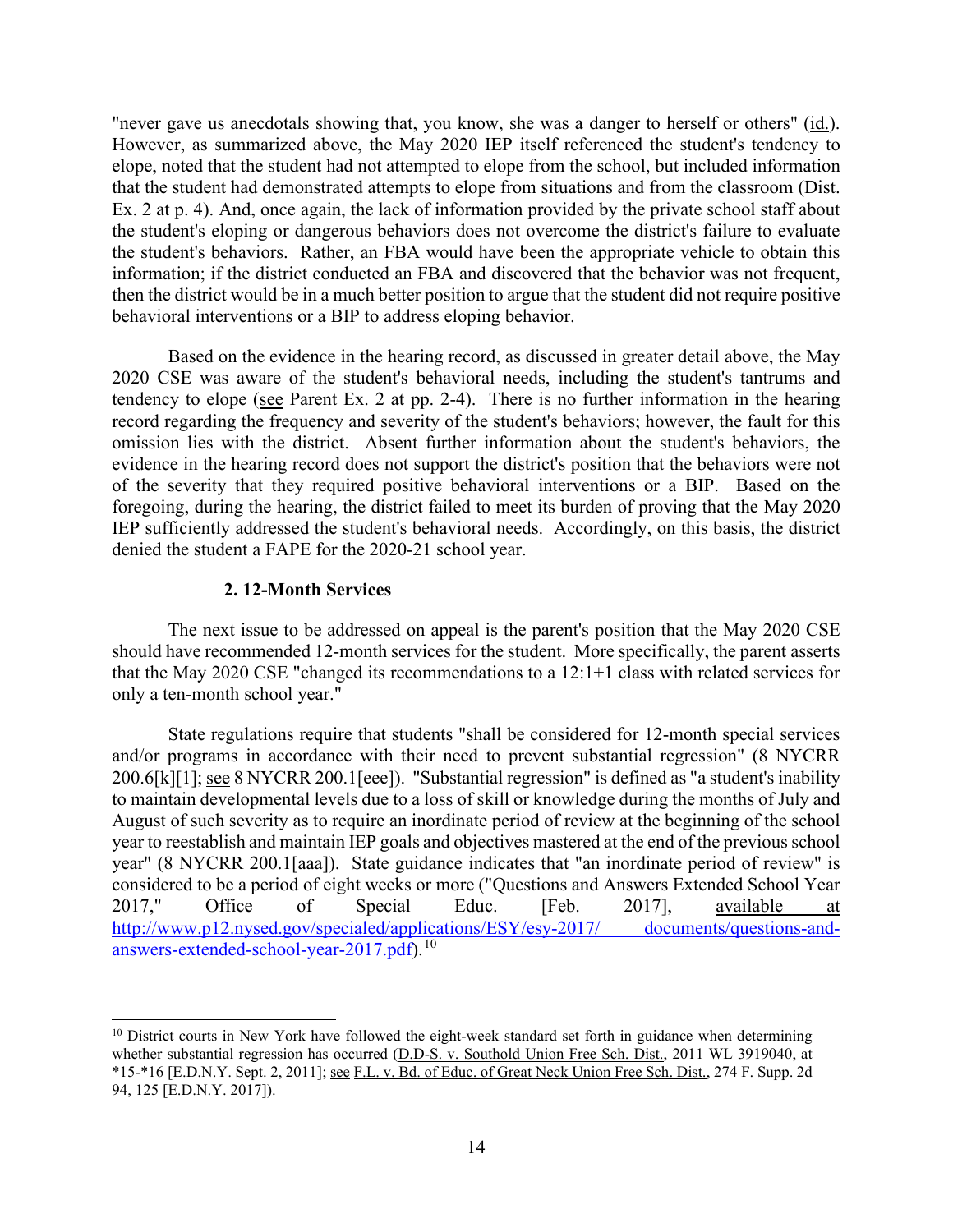(Educ. Law § 4410[1][i]; <u>see</u> Educ. Law § 3202[1]; 8 NYCRR 200.1[mm][2]). Accordingly, programming for summer 2020 should have been encompassed in a preschool IEP, and, as noted indication that a CPSE convened to develop an IEP for the student for summer 2020 (see Parent Here, the student was eligible for special education through the CPSE during July and August 2020 as State law provides that "[a] child shall be deemed a preschool child through the month of August of the school year in which the child first becomes eligible to attend school" by the parent, the June 2018 CPSE recommended that the student receive 12-month services (Req. for Rev. ¶8; see Parent Ex. 3 at p. 3). The CPSE then failed to develop an IEP for the student for the 2019-20 school year, which failure was the subject of the prior proceeding, and there is no Ex. 3 at pp. 14-15).

 long to develop and retain skills and required 12-month services to prevent regression (Tr. pp. 70- 71; see Tr. p. 67). She indicated that "[a]ny time [the student] was out of school for a bit of time" . . . her regression was obvious, both in the social and academic and the cognitive behavioral areas" due to the COVID-19 pandemic (*id.*). While the hearing record is not developed with respect to whether the preschool director shared her view of the student's needs in this regard with the CSE, The district's position on appeal is that there is no evidence in the hearing record that the student required 12-month services. The preschool director from Bais Freida, who attended the May 2020 CSE meeting testified that the student required 12-month services because she took (Tr. p. 70). She noted that this was the case even when the student was receiving remote instruction the May 2020 IEP does state that, according to parent report, the student's behavior had been regressing at the time given that, due to the COVID-19 pandemic, she was "home and not in a structured environment" (Parent Ex. 2 at p. 3).

 without 12-month services because the student's "early concepts were pretty . . . much on grade the district concedes—the student's grade level functioning does not speak to the student's ability to maintain that level during the months of July and August (see Req. for Rev.  $\P$  23; Answer  $\P$  12). On the other hand, according to the testimony of the district school psychologist who attended the May 2020 CSE meeting, the May 2020 CSE recommended a 10-month program level" (Tr. p. 133; see Tr. p. 131; Parent Ex. 2 at p. 23). However, as the parent argues—and as Further, given the district's failure to offer into evidence the documents relied on by the May 2020 CSE, it is impossible to determine whether there was information before the CSE which tended to show that the student required 12-month services during summer 2020 in order to prevent substantial regression. $^{11}$  $^{11}$  $^{11}$ 

2018 IEP (see Req. for Rev. 8-9, 24-26). As noted above, the May 2020 CSE was responsible for Although there is sufficient support for finding that the student exhibited regression such that 12-month services were required, the parent asserted this issue as a failure of the May 2020 CSE to recommend 12-month services, a service that had been recommended in the student's June developing the student's programming beginning in September 2020. However, if the parent was

<span id="page-14-0"></span><sup>(</sup>i.e., that the student  $\underline{did}$  not need the services); however, as the party bearing the burden of proof (Educ. Law  $\S$  $11$  The district argues that there is no evidence demonstrating that the student would have experienced substantial regression over the July to August 2020 time period (Answer ¶ 12). To be sure, it is difficult to prove a negative 4404[1][c]), it was incumbent on the district to enter into evidence all of the documents before the CSE and, only then, could the district effectively argue that the CSE did not have information before it showing that the student required 12-month services.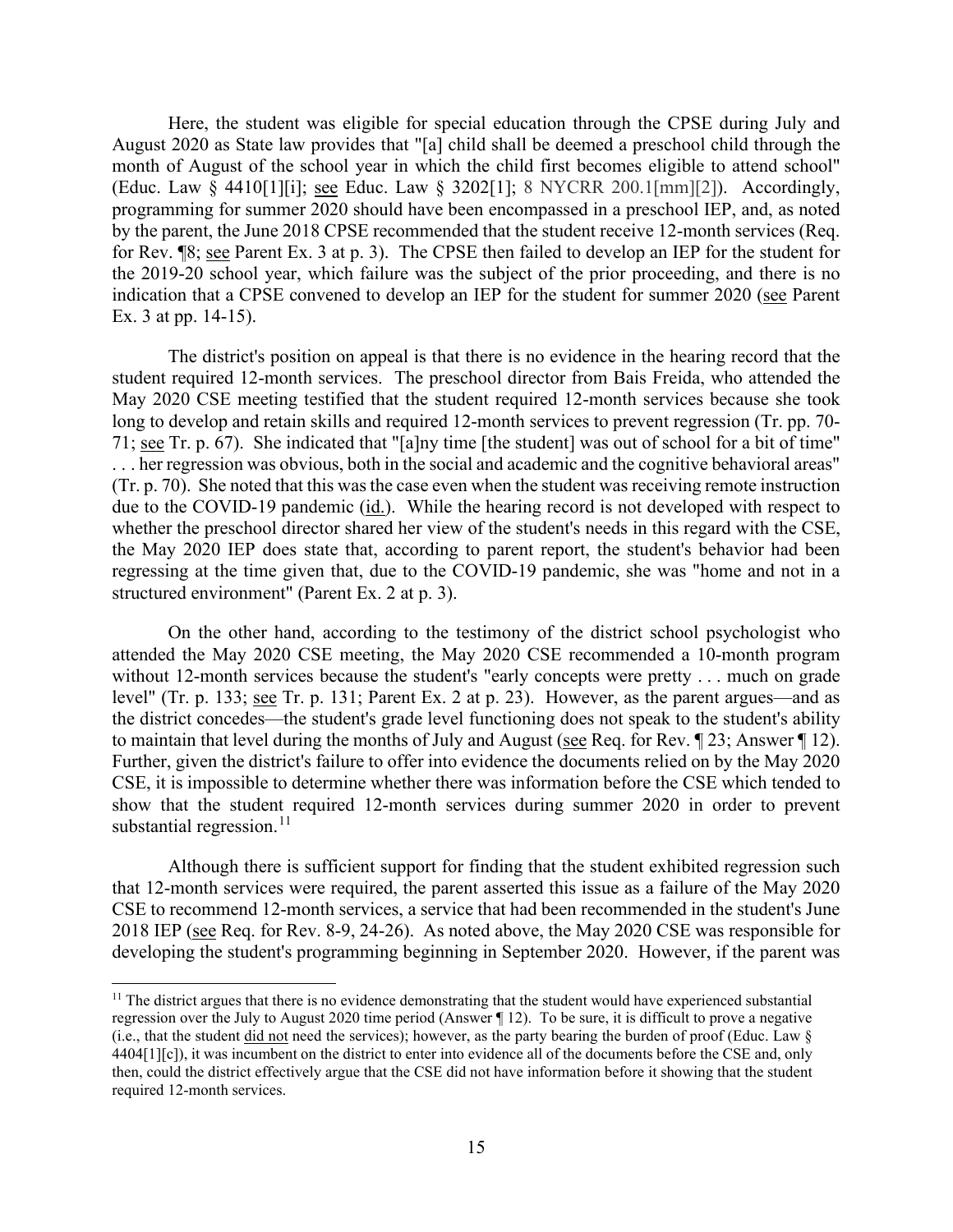the recommendation for 12-month services. Ultimately, having determined that the district failed whether the May 2020 CSE's failure to recommend 12-month services contributed to a denial of content with the 12-month services recommended in the student's last preschool IEP, the hearing record is not clear if she could have enrolled the student in a public school to take advantage of to offer the student a FAPE for the 2020-21 school year based on its failure to prove that the May 2020 IEP addressed the student's behavioral needs, it is unnecessary to make a determination as to FAPE given that the CPSE would have been the committee responsible for the recommendation.

### **C. Assigned Public School Site**

 the sufficiency of the program offered by the district must be determined on the basis of the IEP quoting T.Y. v. New York City Dep't of Educ., 584 F.3d 412, 419 [2d Cir. 2009]; R.B. v. New 2015]; R.E., 694 F.3d at 191-92; T.Y., 584 F.3d at 419-20; see C.F., 746 F.3d at 79 [holding that regard to the selection of a school site]). The Second Circuit has held that claims regarding an IEP" (M.O., 793 F.3d at 245; <u>see Y.F. v. New York City Dep't of Educ.</u>, 659 Fed. App'x 3, 5-6 [2d 16, 2016]; B.P. v. New York City Dep't of Educ., 634 Fed. App'x 845, 847-49 [2d Cir. Dec. 30, appropriate, if they are evaluated prospectively (as of the time the parent made the placement Turning next to the parent's claims relating to the assigned public school site, generally, itself (R.E., 694 F.3d at 186-88). The Second Circuit has explained that "[s]peculation that the school district will not adequately adhere to the IEP is not an appropriate basis for unilateral placement" (R.E., 694 F.3d at 195; see E.H. v. New York City Dep't of Educ., 611 Fed. App'x 728, 731 [2d Cir. May 8, 2015]; R.B. v. New York City Dep't of Educ., 603 Fed. App'x 36, 40 [2d Cir. Mar. 19, 2015] ["declining to entertain the parents' speculation that the 'bricks-and-mortar' institution to which their son was assigned would have been unable to implement his IEP"], York City Dep't of Educ., 589 Fed. App'x 572, 576 [2d Cir. Oct. 29, 2014]). However, a district's assignment of a student to a particular public school site must be made in conformance with the CSE's educational placement recommendation, and the district is not permitted to deviate from the provisions set forth in the IEP (M.O. v. New York City Dep't of Educ., 793 F.3d 236, 244 [2d Cir. while parents are entitled to participate in the decision-making process with regard to the type of educational placement their child will attend, the IDEA does not confer rights on parents with assigned school's ability to implement an IEP may not be speculative when they consist of "prospective challenges to [the assigned school's] capacity to provide the services mandated by the Cir. Aug. 24, 2016]; J.C. v. New York City Dep't of Educ., 643 Fed. App'x 31, 33 [2d Cir. Mar. 2015]). Such challenges must be "tethered" to actual mandates in the student's IEP (see  $Y.F., 659$ ) Fed. App'x at 5). Additionally, the Second Circuit indicated that such challenges are only decision) and if they were based on more than "mere speculation" that the school would not adequately adhere to the IEP despite its ability to do so (M.O., 793 F.3d at 244). In order for such challenges to be based on more than speculation, a parent must allege that the school is "factually incapable" of implementing the IEP (see M.E. v. New York City Dep't of Educ., 2018 WL 582601, at \*12 [S.D.N.Y. Jan. 26, 2018]; Z.C. v. New York City Dep't of Educ., 2016 WL 7410783, at \*9 [S.D.N.Y. Nov. 28, 2016]; L.B. v. New York City Dept. of Educ., 2016 WL 5404654, at \*25 [S.D.N.Y. Sept. 27, 2016]; G.S. v. New York City Dep't of Educ., 2016 WL 5107039, at \*15 [S.D.N.Y. Sept. 19, 2016]; M.T. v. New York City Dep't of Educ., 2016 WL 1267794, at \*14 [S.D.N.Y. Mar. 29, 2016]). Such challenges must be based on something more than the parent's speculative "personal belief" that the assigned public school site was not appropriate (K.F. v. New York City Dep't of Educ., 2016 WL 3981370, at \*13 [S.D.N.Y. Mar. 31, 2016]; Q.W.H. v. New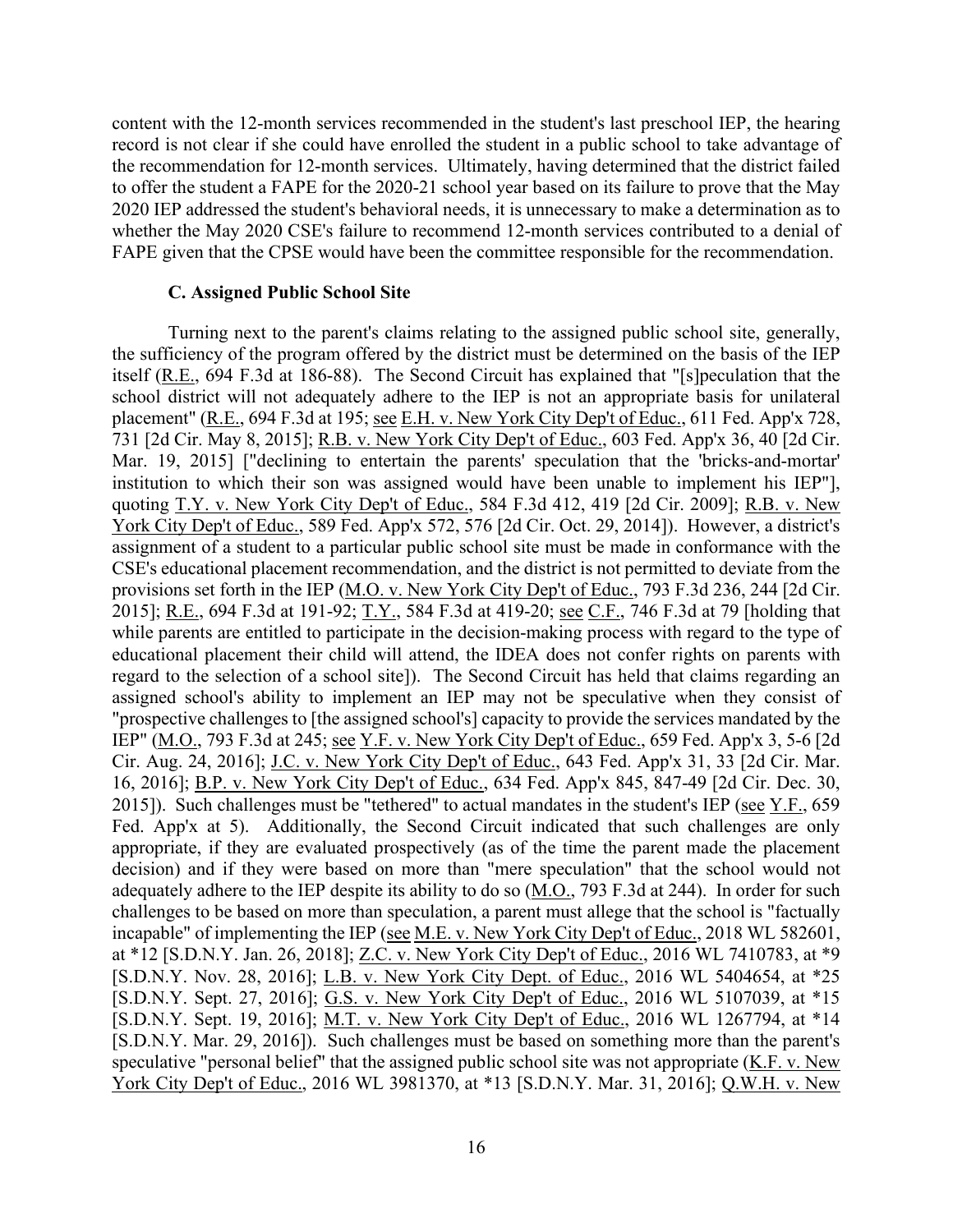York City Dep't of Educ., 2016 WL 916422, at \*9 [S.D.N.Y. Mar. 7, 2016]; N.K. v. New York City Dep't of Educ., 2016 WL 590234, at \*7 [S.D.N.Y. Feb. 11, 2016]).

classroom before the recommendation is finalized or prior to the school year]; S.F. v. New York City Dep't of Educ., 2011 WL 5419847, at \*12 [S.D.N.Y. Nov. 9, 2011] [same]). On the other that "parents have the procedural right to evaluate the school assignment" and "acquire relevant Regarding the parent's allegation that she was unable to tour the assigned public school site, the United States Department of Education's Office of Special Education Programs (OSEP) has opined that the IDEA does not provide a general entitlement to parents of students with disabilities or their professional representatives to observe proposed school placement options for their children (Letter to Mamas, 42 IDELR 10 [OSEP 2004]; see G.J. v. Muscogee County Sch. Dist., 668 F.3d 1258, 1267 [11th Cir. 2012] [noting that rather than forbidding or mandating access for parents, "the process contemplates cooperation between parents and school administrators"]; J.B. v. New York City Dep't of Educ., 242 F. Supp. 3d 186, 195 [E.D.N.Y. 2017] [noting that the IDEA does not afford parents a right to visit an assigned school placement before the recommendation is finalized]; J.C. v New York City Dep't of Educ., 2015 WL 1499389, at \*24 n.14 [S.D.N.Y. Mar. 31, 2015] [acknowledging that courts have rejected the argument that parents have a right under the IDEA to visit assigned schools and listing authority], aff'd, 643 Fed. App'x 31; E.A.M. v. New York City Dep't of Educ., 2012 WL 4571794, at \*11 [S.D.N.Y. Sept. 29, 2012] [finding that a district has no obligation to allow a parent to visit an assigned school or proposed hand, there is district court authority indicating that a parent has a right to obtain information about an assigned public school site (see H.L. v. New York City Dep't of Educ., 2019 WL 181307, at \*9 [S.D.N.Y. Jan. 11, 2019] [noting that "[i]n light of M.O., courts have found that parents have the right to obtain timely and relevant information regarding school placement, in order to evaluate whether the IEP can be implemented at the proposed location"]; F.B. v New York City Dep't of Educ., 2015 WL 5564446, at \*11-\*18 [S.D.N.Y. Sept. 21, 2015] [finding that the parents "had at least a procedural right to inquire whether the proposed school location had the resources set forth in the IEP"]; V.S. v New York City Dep't of Educ., 25 F. Supp. 3d 295, 299-301 [E.D.N.Y. 2014] [finding that the "parent's right to meaningfully participate in the school selection process" should be considered rather than the "parent's right to determine the actual school selection"]; C.U. v. New York City Dep't of Educ., 2014 WL 2207997, at \*14-\*16 [S.D.N.Y. May 27, 2014] [holding information about" it]).

 assigned public school site notwithstanding that the parent could not physically visit the site due to restrictions on visitors related to the COVID-19 pandemic.<sup>12</sup> The school location letter, dated school who provided the parent with information about the school, the classroom, and the manner Here, the district provided the parent sufficient opportunity to obtain information about the June 11, 2020, identified the assigned public school site and set forth the contact information for individuals that the parent could reach both before and after June 26, 2020 in order to arrange a visit to the school (Dist. Ex. 5 at p. 1). While the parent was not able to visit the school due to restrictions related to the COVID-19 pandemic, she was able to speak to a representative from the

<span id="page-16-0"></span>schools and districts were encouraged to limit the number of visitors on school grounds or in school facilities (see "Recovering, Rebuilding, and Renewing: the Spirit of New York's Schools – Reopening Guidance," at p. 19, <sup>12</sup> In making plans to reopen schools after the temporary closure of buildings due to the COVID-19 pandemic, NYSED [July 2020], available at [http://www.nysed.gov/common/nysed/files/programs/reopening-schools/nys](http://www.nysed.gov/common/nysed/files/programs/reopening-schools/nys-p12-school-reopening-guidance.pdf)[p12-school-reopening-guidance.pdf\)](http://www.nysed.gov/common/nysed/files/programs/reopening-schools/nys-p12-school-reopening-guidance.pdf).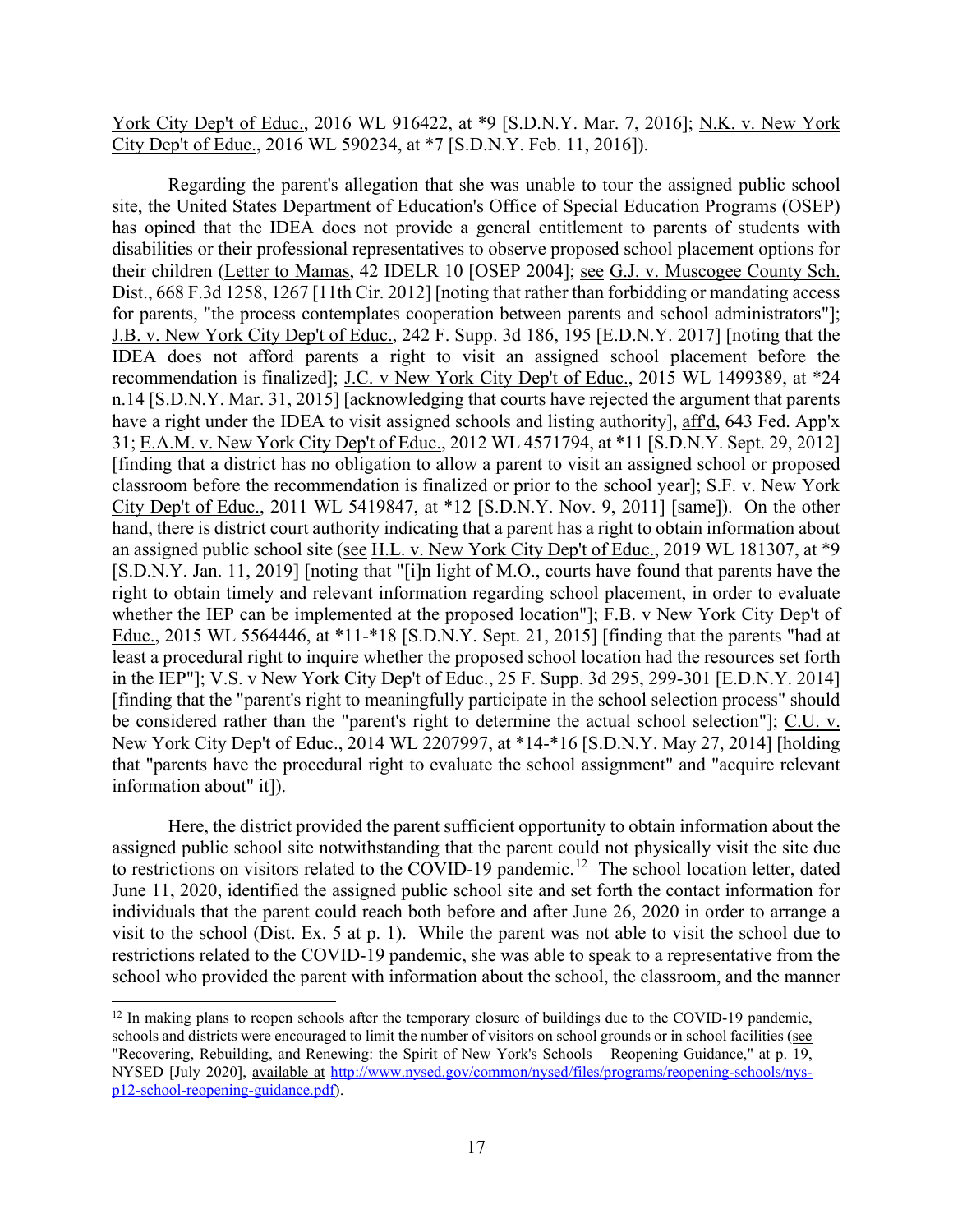in which the student would have received related services (see Tr. pp. 98-99, 114-16; Parent Ex. 9 at 3).

 not form the basis for a cognizable claim that the school did not have the capacity to implement "realistic for a child with . . . special needs" (Tr. p. 98; <u>see</u> Parent Ex. 9 at p. 4). During the when the school was "in a red zone," until on or around December 5, 2020 (Tr. pp. 112-13). The remote instruction using "Zoom and Google Classroom" (Tr. p. 113). The parent's allegations relating to the school's ability to provide in-person instruction, do the student's IEP. The parent alleges that the school "could not guarantee that in-person instruction would be provided to the Student throughout the 2020-2021 school year" and, further that, the school "did not offer in-person instruction for (at least) the two month period" during the 2020-21 school year (Req. for Rev. ¶ 28). The parent testified that, during her phone conversation with the representative from the assigned school, she was informed that the school "would have to do remote a lot of the time" due to circumstances surrounding the COVID-19 pandemic and that the remote option would consist of only "three hours of Zoom," which the parent opined was not impartial hearing, the assistant principal of the assigned school testified that the school opened for in-person instruction on September 8, 2020, but "went to remote" on or around October 6, 2020, assistant principal testified that during that period, students in the 12:1+1 special class received

 on Implementation of IDEA Part B Provision of Services," at p. 1, OSEP QA 20-01 [Sept. 2020], Accordingly, absent a more specific allegation about the remote instruction options available at sufficient to show that it had the capacity to implement the student's IEP during the 2020-21 school year. While the parent's concern that the student would regress as a result of the remote delivery of instruction is understandable, both federal and State guidance contemplate this possibility and individualized decisions about each child's present levels of academic achievement and functional ("Return To School Roadmap: Development and Implementation of Individualized Education Result of the COVID-19 Pandemic," at pp. 1, 3, Office of Special Educ. Mem. [June 2021], During the 2020-21 school year, State and local officials were tasked with making decisions regarding the delivery of instruction to all students, taking into account the safety of the local school community, and one of the options for safely delivering instruction, including special education and related services, was remote/distance instruction (see, e.g., "Questions and Answers available at [https://sites.ed.gov/idea/files/qa-provision-of-services-idea-part-b-09-28-2020.pdf\)](https://sites.ed.gov/idea/files/qa-provision-of-services-idea-part-b-09-28-2020.pdf). the assigned public school site given the student's needs, the school's ability to provide remote/distance instruction during school building closures related to the COVID-19 pandemic is provide that, under such circumstances, when school resumes, a CSE should convene and "make performance and determine whether, and to what extent, compensatory services may be necessary to mitigate the impact of the COVID-19 pandemic on the child's receipt of appropriate services" Programs in the Least Restrictive Environment under the Individuals with Disabilities Education Act," 79 IDELR 232 [OSERS 2021]; "Compensatory Services for Students with Disabilities as a available at [http://www.p12.nysed.gov/specialed/publications/2020-memos/documents/](http://www.p12.nysed.gov/specialed/publications/2020-memos/documents/%20compensatory-services-for-students-with-disabilities-result-covid-19-pandemic.pdf)  [compensatory-services-for-students-with-disabilities-result-covid-19-pandemic.pdf;](http://www.p12.nysed.gov/specialed/publications/2020-memos/documents/%20compensatory-services-for-students-with-disabilities-result-covid-19-pandemic.pdf) see also Letter to Wolfram & Mandlawitz, 122 LRP 7821 [OSEP 2022]; "Supplemental Fact Sheet Addressing the Risk of COVID-19 in Preschool, Elementary and Secondary Schools While Serving Children with Disabilities," 76 IDELR 104 [OCR & OSERS 2020]; "Questions and Answers on Providing Services to Children with Disabilities During the Coronavirus Disease 2019 Outbreak," 76 IDELR 77 [OCR & OSERS 2020]; "Supplement #2 - Provision of Services to Students with Disabilities during Statewide School Closures Due to Novel Coronavirus (Covid-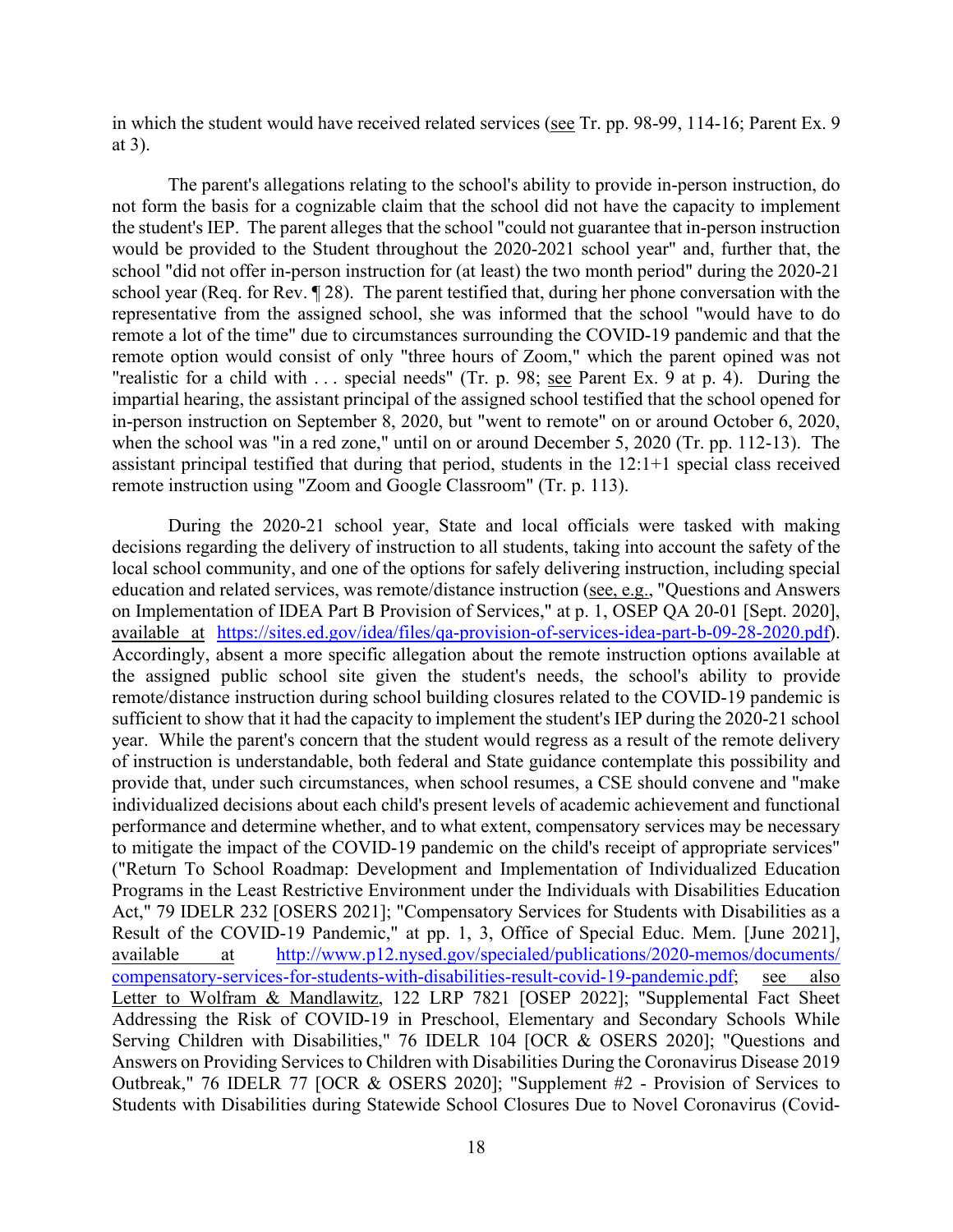19) Outbreak in New York State," at pp. 2-5, Office of Special Educ. Mem. [June 2020], available at [http://www.p12.nysed.gov/specialed/publications/2020-memos/special-education-supplement-](http://www.p12.nysed.gov/specialed/publications/2020-memos/special-education-supplement-2-covid-qa-memo-6-20-2020.pdf)[2-covid-qa-memo-6-20-2020.pdf\)](http://www.p12.nysed.gov/specialed/publications/2020-memos/special-education-supplement-2-covid-qa-memo-6-20-2020.pdf).

 Finally, the parent's challenges to the assigned public school site's capacity to deliver really issues relating to the IEP (see N.K., 2016 WL 590234, at  $*6$  [noting that "[t]o be a cognizable cannot be a disguised attack on the IEP"]). In other words, since the IEP did not mandate ABA methodology or reflect the student's need for a BIP or specific interventions or strategies to address the student's behavioral needs (see Parent Ex. 2), an allegation that the assigned public school did App'x at 5). However, as discussed above, to the extent the parent's claims about the student's behavioral needs related to the sufficiency of the IEP, the district did not meet its burden to prove instruction using ABA methodology or to address the student's social and behavioral needs are claim, i.e., one that triggers the school district's burden of proof, the 'problem' with the placement not have the capacity to implement these aspects is not tethered to the IEP (see Y.F., 659 Fed. that the May 2020 IEP offered the student a FAPE for the 2020-21 school year.

 in this regard do not contribute to a finding that the district denied the student a FAPE for the 2020- 21 school year. Based on the foregoing, the parent has not articulated a cognizable challenge to the assigned public school's capacity to implement the student's IEP and, therefore, the parent's claims

# **D. Unilateral Placement - Bais Frieda**

Having determined that the district failed to offer the student a FAPE for the 2020-21 school year the next issue to be discussed is whether Bais Frieda was an appropriate placement for the student. Having found that the district's IEP offered the student a FAPE, the IHO did not make a determination regarding the appropriateness of Bais Frieda. In its answer, the district appears to concede that Bais Frieda was appropriate to meet the student's individualized needs.

student's special education needs (see Gagliardo, 489 F.3d at 112, 115; Walczak, 142 F.3d at 129). certified special education teachers or have its own IEP for the student (Carter, 510 U.S. at 13-14). certified special education teachers or have its own IEP for the student (Carter, 510 U.S. at 13-14).<br>Parents seeking reimbursement "bear the burden of demonstrating that their private placement was A private school placement must be "proper under the Act" (Carter, 510 U.S. at 12, 15; Burlington, 471 U.S. at 370), i.e., the private school offered an educational program which met the A parent's failure to select a program approved by the State in favor of an unapproved option is not itself a bar to reimbursement (Carter, 510 U.S. at 14). The private school need not employ appropriate, even if the IEP was inappropriate" (Gagliardo, 489 F.3d at 112; see M.S. v. Bd. of Educ. of the City Sch. Dist. of Yonkers, 231 F.3d 96, 104 [2d Cir. 2000]). "Subject to certain limited exceptions, 'the same considerations and criteria that apply in determining whether the [s]chool [d]istrict's placement is appropriate should be considered in determining the appropriateness of the parents' placement'" (Gagliardo, 489 F.3d at 112, quoting Frank G. v. Bd. of Educ. of Hyde Park, 459 F.3d 356, 364 [2d Cir. 2006]; see Rowley, 458 U.S. at 207). Parents need not show that the placement provides every special service necessary to maximize the student's potential (Frank G., 459 F.3d at 364-65). When determining whether a unilateral placement is appropriate, "[u]ltimately, the issue turns on" whether the placement is "reasonably calculated to enable the child to receive educational benefits" ( $\frac{Frank G.}{s}$ , 459 F.3d at 364; see Gagliardo, 489 F.3d at 115; Berger v. Medina City Sch. Dist., 348 F.3d 513, 522 [6th Cir. 2003]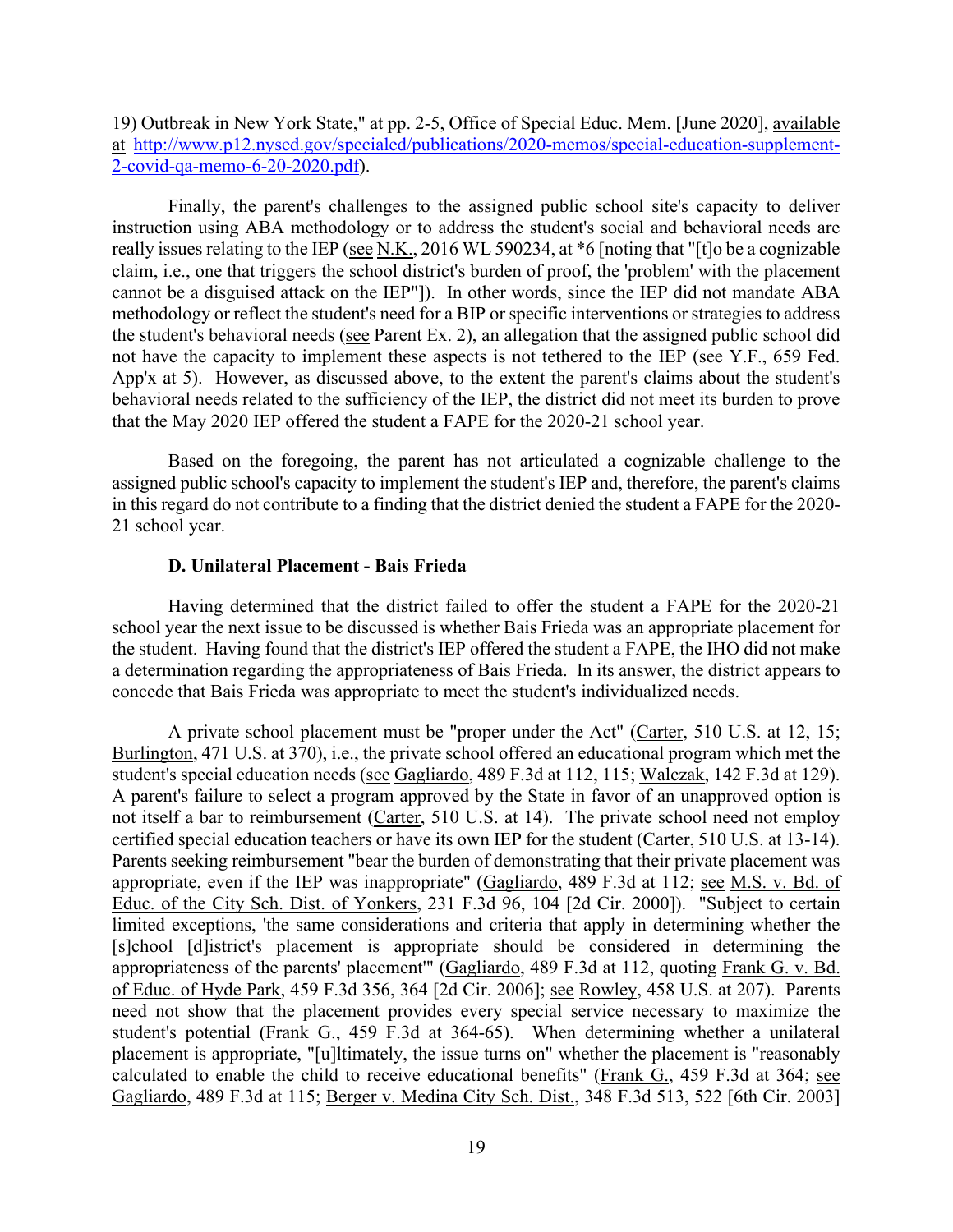["evidence of academic progress at a private school does not itself establish that the private placement offers adequate and appropriate education under the IDEA"]). A private placement is appropriate if it provides instruction specially designed to meet the unique needs of a student (20 U.S.C. § 1401[29]; Educ. Law § 4401[1]; 34 CFR 300.39[a][1]; 8 NYCRR 200.1[ww]; Hardison v. Bd. of Educ. of the Oneonta City Sch. Dist., 773 F.3d 372, 386 [2d Cir. 2014]; C.L. v. Scarsdale Union Free Sch. Dist., 744 F.3d 826, 836 [2d Cir. 2014]; Gagliardo, 489 F.3d at 114-15; Frank G., 459 F.3d at 365).

The Second Circuit has set forth the standard for determining whether parents have carried their burden of demonstrating the appropriateness of their unilateral placement.

> individual needs. To qualify for reimbursement under the IDEA, instruction specially designed to meet the unique needs of a No one factor is necessarily dispositive in determining whether parents' unilateral placement is reasonably calculated to enable the child to receive educational benefits. Grades, test scores, and regular advancement may constitute evidence that a child is receiving educational benefit, but courts assessing the propriety of a unilateral placement consider the totality of the circumstances in determining whether that placement reasonably serves a child's parents need not show that a private placement furnishes every special service necessary to maximize their child's potential. They need only demonstrate that the placement provides educational handicapped child, supported by such services as are necessary to permit the child to benefit from instruction.

(Gagliardo, 489 F.3d at 112, quoting Frank G., 459 F.3d at 364-65).

 week after school (Tr. p. 87). According to the preschool director, Bais Frieda is a 12-month program with five classrooms, two of which are special education classrooms that are aligned with ABA methodology as well as with the general education curriculum (Tr. pp. 47-49, 86). The director explained that the student attended a Bais Frieda preschool classroom during the 2020-21 school year in a class of eight students with one teacher and two assistants who were also registered behavior technicians (Tr. pp. 50-51). She further reported that the student received OT, speechlanguage therapy, PT, and behavioral services from a BCBA (Tr. p. 81). Additionally, the student received individual services from a special education teacher for approximately three hours per

 She further explained that in order for the student to consistently respond she required reinforcers The director described the student's behavioral challenges as "really intense" and opined that she "heavily required" a structured approach where all materials, people, locations, directions, and feedback were fully planned out with a reinforcement system "for each and every step of the day so that we can maintain her behaviors and mitigate those behavior challenges" (Tr. pp. 58-59). and described the need for them as "immediate, intense and consistent" and explained that when the student did not get sufficient support and reinforcers, "her inability to sustain throughout an activity, or noncompliance, was really intense" (Tr. p. 60). The director further explained that the student's challenges impacted her across all domains, specifically stating that "her challenges were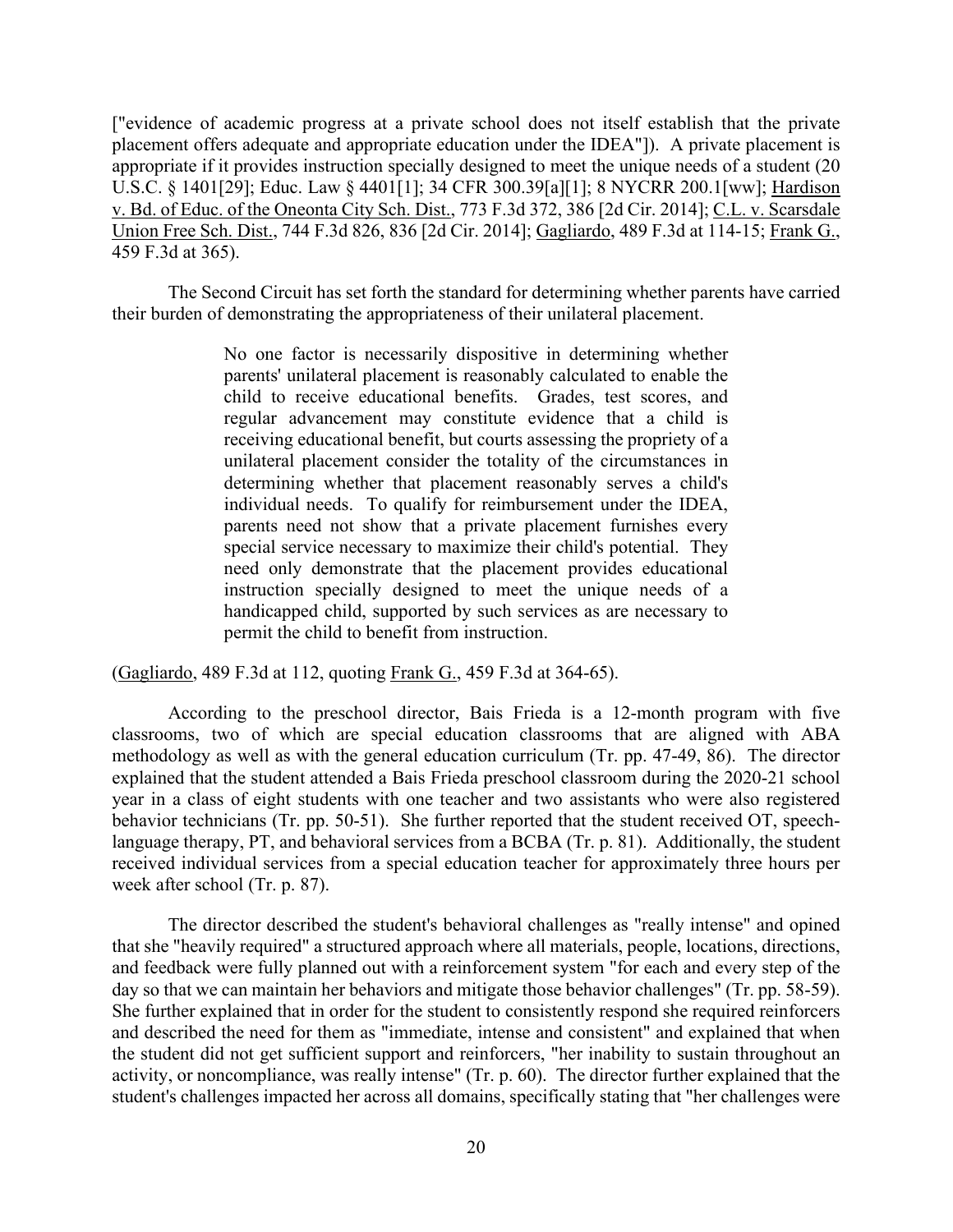reinforcement in short duration so that the student could sustain attention (Tr. p. 55). so intense that she needed every kind of lesson to be carefully thought about, identified as to what she knew and what she did not know prior to the lesson being initiated" (Tr. pp. 52-55). She noted that they had to make abstract material concrete for the student and provide instruction and

conducted by the team of people who worked with her (Tr. pp. 71-72; Parent Ex. 10 at pp. 1-7). with the identification of the student's areas of struggle (Tr. pp. 72-75; Parent Ex. 10 at pp. 7-15). the student's last IEP (id. at pp. 7-10). The plan included an assessment of the student's then- the target behaviors, as well as baseline data from September 2020, updated data from December 2020 and June 2021 and the replacement behavior and techniques to be used (id. at p. 12). and elopement (id. at pp. 12-16). Finally, the BIP contained a plan for including behavior reflected data on goals related to socialization and academic and classroom readiness skills (id. at The director indicated that the student began the 2020-21 school year with an FBA The team then created a BIP which identified the supports that would be given to the student along with modifications, accommodations, and interventions, followed by a treatment plan that began Review of the September 2020 FBA (updated December 2020 and June 2021) showed that it contained the following information: the staff who participated in the FBA team process, the targeted problem behaviors, the direct and indirect sources used to identify and support the functional hypothesis, influencing factors, antecedents, consequences, function of behaviors, skills or performance deficits related to the problem behaviors, baseline data, the functional hypothesis, behavioral supports and interventions previously attempted and those currently in place, the student's interests and possible reinforcers, and replacement behaviors and strategies for teaching new behaviors (Parent Ex. 10 at pp. 1-7). The student's September 2020 treatment plan (updated December 2020, and June 2021) provided: bio-psychological information; identified current problem areas including communication, socialization and play skills, maladaptive behavior, attention and cognitive skills; outlined academic progress or delays; and highlighted progress since current adaptive functioning using the Vineland-3 (id. at p.11). Furthermore, the BIP contained a chart that detailed the antecedent, behavior, behavioral definition, and hypothesized function of Additionally, the BIP explained each behavior along with the baseline and current progress, the antecedent strategy, instructional plan for alternative behavior or replacement, the consequence intervention, and data collection strategy (id. at pp. 13-16). The BIP indicated that the targeted behaviors included: tantrum, defiance, latency to respond, avoidance, rigid and obsessive behavior, intervention in the student's curriculum, commented on parent involvement and parent goals, and pp. 16-19).

 As discussed above, the district failed to demonstrate that the student did not have 2020-21 school year and that the unilateral placement addressed her behaviors. Further, the argument to the contrary. Therefore, the parent met her burden to prove that Bais Frieda was an interfering behaviors or that the May 2020 IEP sufficiently addressed the student's behaviors. In contrast, the parent offered evidence that the student exhibited interfering behaviors during the hearing record demonstrates that, based on the totality of circumstances, Bais Frieda offered instruction specially designed to meet the student's unique needs, and the district offers no appropriate unilateral placement for the student for the 2020-21 school year.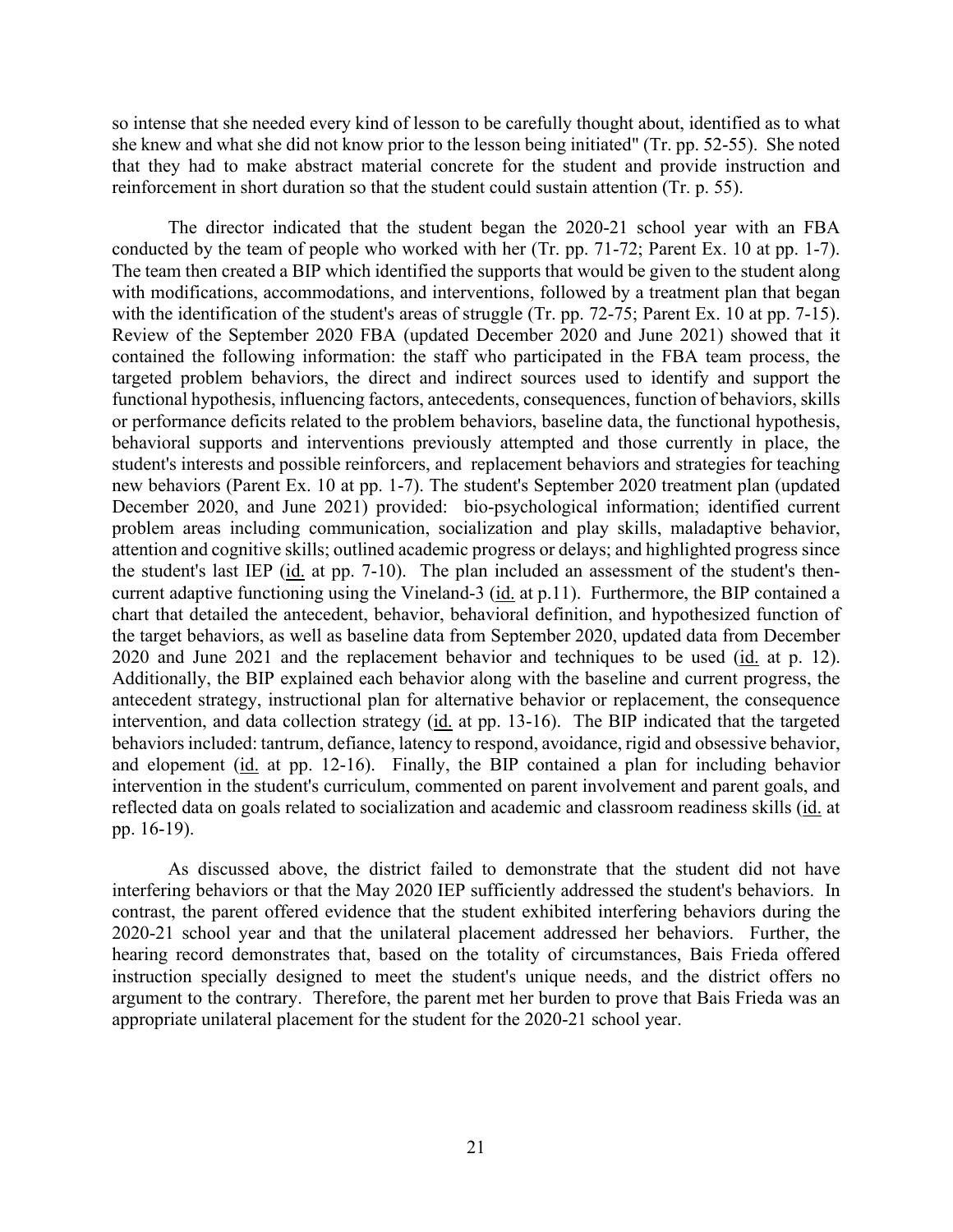#### **E. Equitable Considerations**

 when parents fail to raise the appropriateness of an IEP in a timely manner, fail to make their child uncooperative in the school district's efforts to meet its obligations under the IDEA"]). The final criterion for a reimbursement award is that the parents' claim must be supported by equitable considerations. Equitable considerations are relevant to fashioning relief under the IDEA (Burlington, 471 U.S. at 374; R.E., 694 F.3d at 185, 194; M.C. v. Voluntown Bd. of Educ., 226 F.3d 60, 68 [2d Cir. 2000]; see Carter, 510 U.S. at 16 ["Courts fashioning discretionary equitable relief under IDEA must consider all relevant factors, including the appropriate and reasonable level of reimbursement that should be required. Total reimbursement will not be appropriate if the court determines that the cost of the private education was unreasonable"]; L.K. v. New York City Dep't of Educ., 674 Fed. App'x 100, 101 [2d Cir. Jan. 19, 2017]). With respect to equitable considerations, the IDEA also provides that reimbursement may be reduced or denied available for evaluation by the district, or upon a finding of unreasonableness with respect to the actions taken by the parents (20 U.S.C. § 1412[a][10][C][iii]; 34 CFR 300.148[d]; E.M. v. New York City Dep't of Educ., 758 F.3d 442, 461 [2d Cir. 2014] [identifying factors relevant to equitable considerations, including whether the withdrawal of the student from public school was justified, whether the parent provided adequate notice, whether the amount of the private school tuition was reasonable, possible scholarships or other financial aid from the private school, and any fraud or collusion on the part of the parent or private school]; C.L., 744 F.3d at 840 [noting that "[i]mportant to the equitable consideration is whether the parents obstructed or were

 concerns and their intent to enroll their child in a private school at public expense" (20 U.S.C. assemble a team, evaluate the child, devise an appropriate plan, and determine whether a [FAPE] 2004]; <u>Berger v. Medina City Sch. Dist.</u>, 348 F.3d 513, 523-24 [6th Cir. 2003]; <u>Rafferty v.</u> Voluntown, 226 F.3d at 68). Reimbursement may be reduced or denied if parents do not provide notice of the unilateral placement either at the most recent CSE meeting prior to their removal of the student from public school, or by written notice ten business days before such removal, "that they were rejecting the placement proposed by the public agency to provide a [FAPE] to their child, including stating their § 1412[a][10][C][iii][I]; see 34 CFR 300.148[d][1]). This statutory provision "serves the important purpose of giving the school system an opportunity, before the child is removed, to can be provided in the public schools" (Greenland Sch. Dist. v. Amy N., 358 F.3d 150, 160 [1st Cir. 2004]). Although a reduction in reimbursement is discretionary, courts have upheld the denial of reimbursement in cases where it was shown that parents failed to comply with this statutory provision (Greenland, 358 F.3d at 160; Ms. M. v. Portland Sch. Comm., 360 F.3d 267 [1st Cir. Cranston Public Sch. Comm., 315 F.3d 21, 27 [1st Cir. 2002]); see Frank G., 459 F.3d at 376;

her disagreements with the assigned public school site based on that conversation (see Parent Exs. 2; 8; 9). Moreover, the district appears to concede that no equitable considerations would warrant Here, the parent attended the May 2020 CSE meeting, participated during the meeting, provided the district with timely notice of her intent to unilaterally place the student, and thereafter spoke to a representative from the assigned school, and provided the district with further notice of